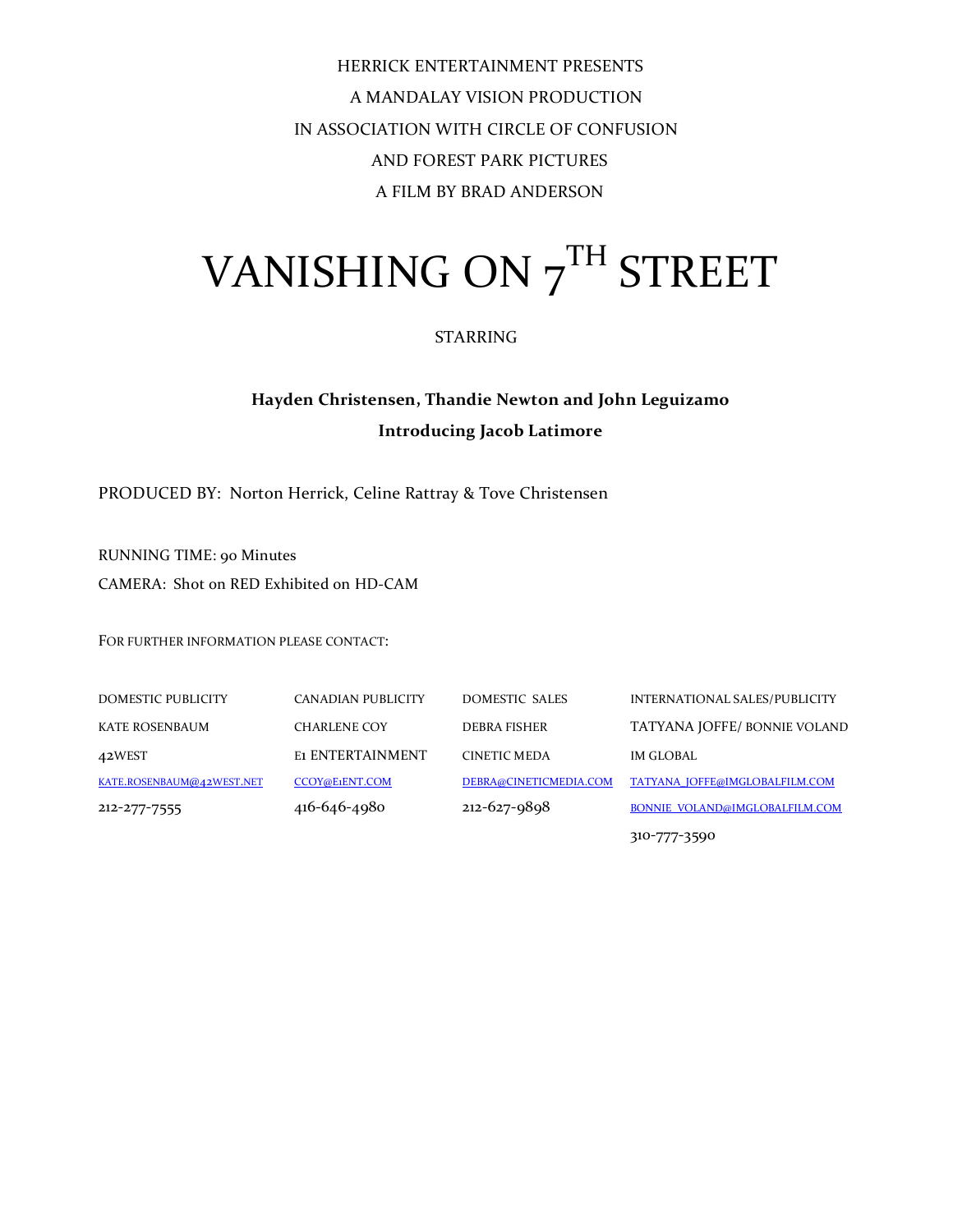### **VANISHING ON 7TH STREET**

#### **Synopsis**

When a massive power outage decimates the population, a small handful of people bands together inside a deserted tavern in a desperate struggle to survive. *Vanishing on 7th Street*, an apocalyptic thriller from director Brad Anderson (*Session 9*, *Transsiberian*, *The Machinist*) wrestles with the nature of existence itself in a terrifying vision of the end of the world.

An unexplained blackout descends on the city of Detroit and by the time the sun rises, only a few people remain—surrounded by heaps of empty clothing, abandoned cars and lengthening shadows. Luke, a television reporter (Hayden Christensen) finds the streets outside his apartment building eerily empty. Paul, a film projectionist (John Leguizamo) is alone in a once crowded theater. Physical therapist Rosemary (Thandie Newton) steps out for a smoke and returns to deserted hospital, and James, a frightened boy (Jacob Latimore), waits patiently for his mother to return. They each find their way to a rundown bar, whose gasoline-powered generator and stockpile of food and drink make it the last refuge in a deserted city.

With daylight beginning to disappear completely and whispering shadows surrounding the survivors, Luke discovers that another pocket of people may be holed up as nearby as Chicago. He combs the city for a working vehicle that will get them all there, but Rosemary is engulfed in grief for her lost infant, James won't leave without his mother and Paul may be too injured to travel. As time begins to run out for them, darkness closes in and they must face the ultimate terror.

*Vanishing on 7th Street* stars Hayden Christensen (*Shattered Glass*, *Star Wars Episode III: Revenge of the Sith*, *Takers*), Thandie Newton (*Crash*, *2012*), John Leguizamo (*Repo Man*, *The Happening*), Jacob Latimore ("One Tree Hill") and Taylor Groothius (*Flipped*). The film is directed by Brad Anderson (*Session 9*, *Transsiberian*, *The Machinist*). It was written by Anthony Jaswinski (*Killing Time*). Producers are Norton Herrick (*My One and Only*), Celine Rattray (*The Kids are All Right*) and Tove Christensen (*The Education of Charlie Banks*). Director of photography is Uta Briesewitz (*Walk Hard: The Dewey Cox Story*). Editor is Jeffrey Wolf (*Dear John*). Production designer is Stephen Beatrice (*Adventureland*). Original music is by Lucas Vidal (*Make Believe*). Costume Designer is Danielle Hollowell *(Unthinkable*).

Executive producers are Elayne Herrick (*My One and Only*), Michael Herrick (*My One and Only*), Pamela Hirsch (*The Romantics*), Ken Hirsh (*Buried*), Lawrence Mattis (*St. John of Las Vegas*), and Kelly McCormick (*St. John of Las Vegas*). Associate producers are Nic Marshall (*The Kids are All Right*) and Joe Surace (*My One and Only*).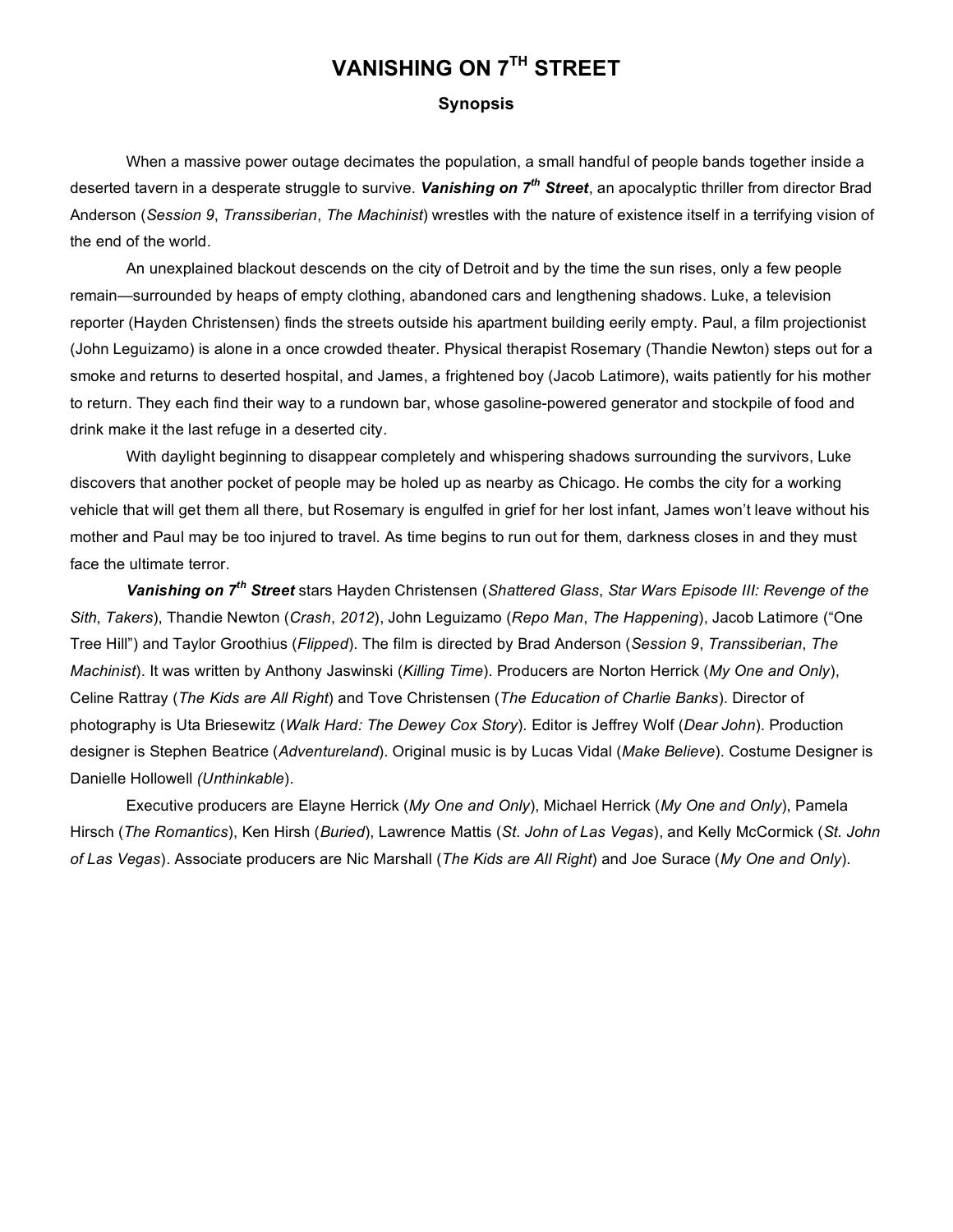#### **ABOUT THE PRODUCTION**

*Vanishing on 7th Street* taps into one of humankind's most basic and universal anxieties: fear of the dark. Over the course of a few short days, that instinctive fear becomes increasingly more dangerous for the film's four survivors, morphing into a nightmarish threat to all human existence.

The darkness itself is not necessarily what is frightening, according to the film's director, Brad Anderson. "It's what the darkness is hiding," he says. "When something is veiled by darkness, we can't describe it, we can't put a finger on it and we can't intellectualize it. What we can't see becomes what we fear the most. It goes back to the days when cave bears and saber-toothed tigers were waiting to pounce on us. It's probably genetically encoded."

In a chilling post-apocalyptic vision of a deserted city, writer Anthony Jaswinski creates a sinister presence deep within the shadows. "I've always wanted to do a horror movie in a bar," says Jaswinski. "I was trying to figure out how to do it without a monster. Essentially, the idea of nonexistence itself has become the entity."

Jaswinski's script captured the attention and imagination of producer Celine Rattray, president of Mandalay Vision, Mandalay Entertainment Group's newly-formed independent production and financing division, "It was intriguing and intelligent," she says. "The story has a combination of very commercial thriller elements that will interest a large audience, as well as some deeper things to say about existentialism"

The script's power and originality also impressed producer and film financier Norton Herrick, chairman of Herrick Entertainment. "It was an outrageous, killer script," he says. "The film is even better. It's unusual for my team to agree unanimously on anything, but they all loved this script."

Rattray approached Brad Anderson to direct based on her admiration of his earlier thrillers, which include *Session 9*, *Transsiberian* and *The Machinist.* "Brad was at the top of our short list of directors," says Rattray. "He's consistently made films that are incredibly engaging, but also deal with larger themes."

As it happened, Anderson and Jaswinski had known each other for several years, and often discussed working together. "It was a great collaboration right from the start," says the filmmaker. "I immediately connected with these characters and this story."

Anderson's innate understanding of the script's intentions made him Jaswinski's dream director. "He just got the tone of the movie immediately," says the writer. "It's a chiller, not a gory horror movie. The scariness doesn't come from a bunch of jolts. The ideas make the hairs on the back of your neck stand up. When the audience comes out of the theater, they will stay unsettled for a while."

The quality of Jaswinski's writing was a major factor in Anderson's decision to take on the film. "I love the way Tony writes," he says. "It is very lean, very austere. His descriptions are great, his dialogue's really good. There was something especially smart about this story. It's a classic setup—the characters are stuck in one place and trying to beat the odds. I liked the idea of putting these characters in a situation where they themselves are not exactly sure of what's happening to them. It has a real sense of dread and the fear that comes from the unknown."

Anderson sees himself as a director with one foot in the world of genre films and the other in the more cerebral arena of independent filmmaking. This script appealed to his commitment to melding the two. "I saw this as having enormous commercial potential, but it's also really smart and challenging for the audience," he says. "It's a very dark thriller, but it's equally about how people behave and how they deal with unusual circumstances, whether supernatural or circumstantial."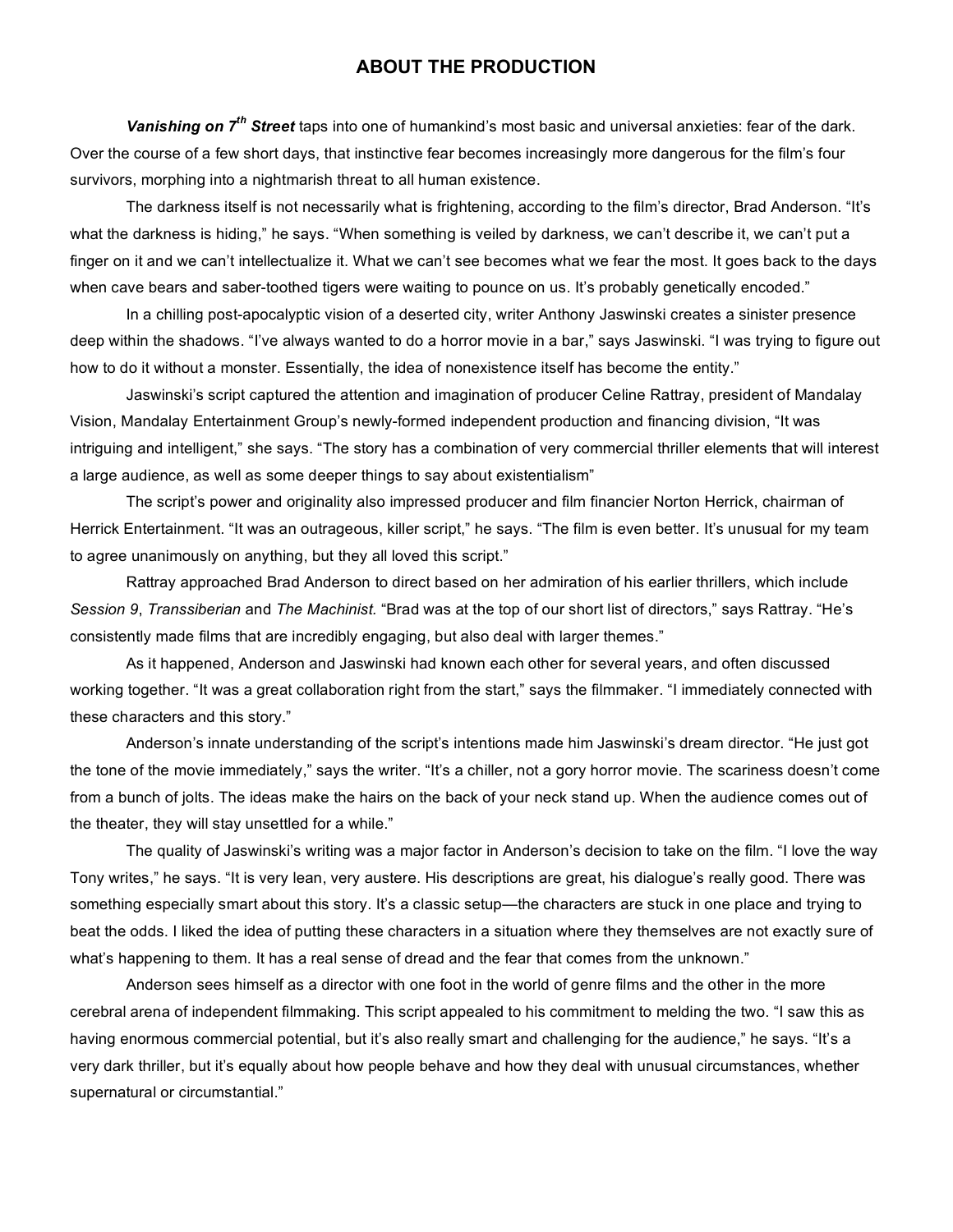Actress Thandie Newton credits Anderson's academic background with giving him an unusual perspective for a filmmaker. "Brad and I both studied anthropology in college," she says. "He approaches the work as if he's doing field research or creating ethnography. He's fascinated by the dynamic between the characters."

In fact, Anderson began his cinematic career making ethnographic films. "Other cultures and rituals have always fascinated me," says the director. "Making films that document cultural behavior somehow evolved into making dramatic narratives. I think it has helped me learn how to talk and listen to actors to help them shape their performances. Perhaps it gave me some kind of insight into human behavior."

The ideas in the script continued to evolve for almost a year as Anderson worked with Jaswinski to develop the screenplay. "It went through a variety of iterations," says the director. "Some of our concerns were practical, like how to achieve the effect we wanted with the limited time and budget we had. We also dealt with creative issues. There was lots of discussion about what is actually happening in the world of the movie.

"We wanted to create a realistic depiction of what the end of the world could be, but we also wanted to keep people guessing," he says. "Is it the Rapture? Has the Apocalypse arrived or is there a scientific explanation for what's happening? We were always trying to balance maintaining some ambiguity with offering the audience a satisfying cinematic experience."

The finished film is packed with both edge-of-the-seat moments and ideas that might challenge audience assumptions. "First of all, I hope they are utterly entertained," says Rattray. "I want them to find it gripping and entertaining, but I also hope the themes of the movie stay with them. It's a little more highbrow than the usual genre film.

"And it's not all fantasy," she continues. "The narrative draws on true stories like the disappearance of every last soul in Roanoke Colony in Virginia in about 1590. There's still no explanation for what happened to them."

Adds producer Norton Herrick, "It is definitely not something that has been done before. It's been great seeing it come to life. The finished film is exciting, suspenseful and thrilling. It will have audiences thinking long after they've left the theater."

Exactly what each audience member takes away from the film will depend entirely on the individual, according to Anderson. "What the story is really about is what these characters are experiencing," he says. "This is a chance for the audience to live in these characters' shoes for a couple of hours. After the lights come up, people may debate what the true circumstances are, but while they're watching, I want them to experience the same feeling we all get when nighttime approaches and the lights flicker. It's that feeling we have when we have to cross a dark room before we can turn a light on, that primordial feeling of dread."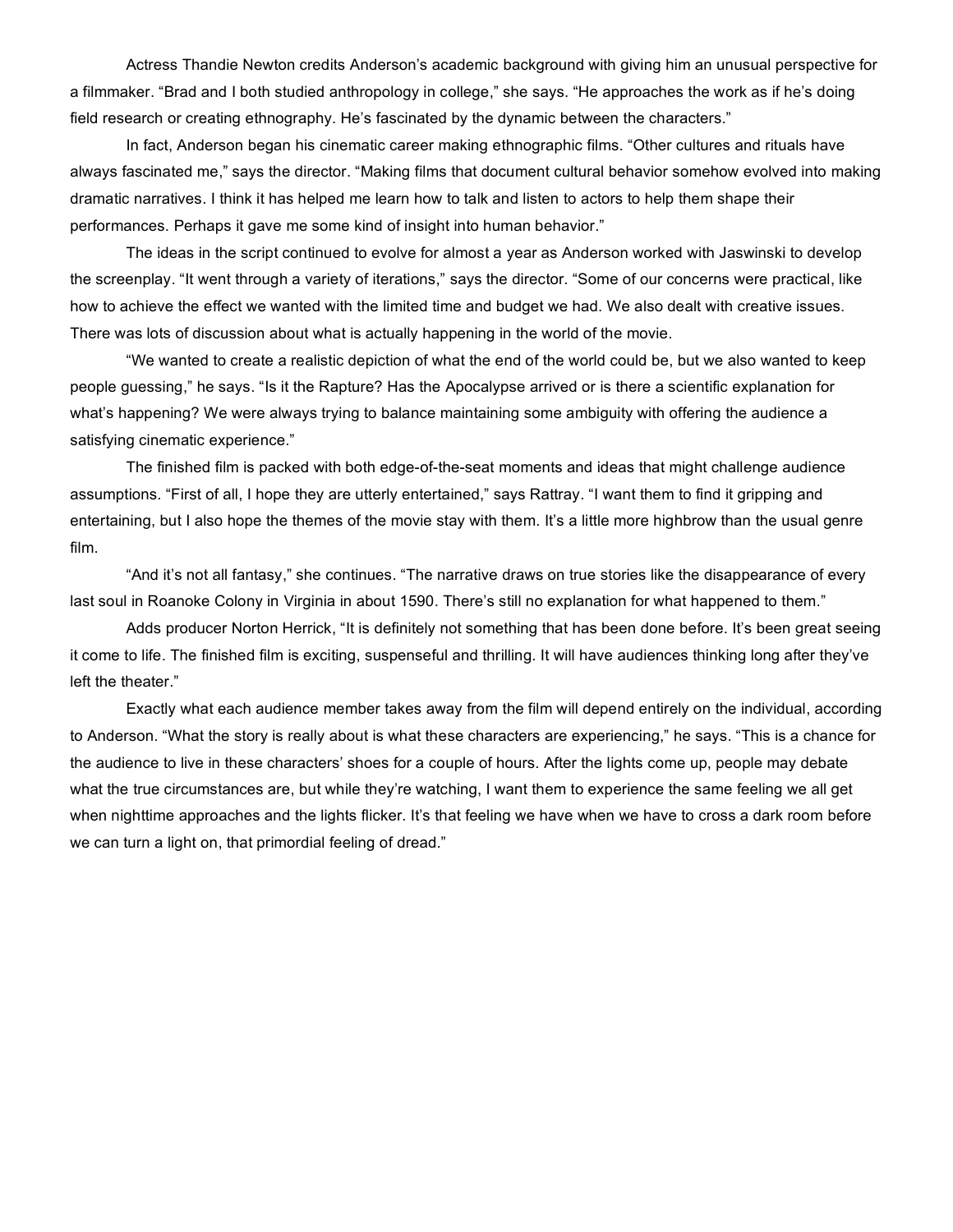#### **GATHERING THE SURVIVORS**

When the time came to cast *Vanishing on 7th Street's* four main characters, Brad Anderson kept three critical factors in mind. "The film is essentially an ensemble piece," he says. "So casting was all about weaving together the four actors we selected. Trying to predict chemistry is like matchmaking. You can never be sure how people will respond to each other on and off camera.

"In addition, we wanted the cast to reflect the reality of Detroit in all its diversity," says the director. "And finally, it's a smaller film and we knew it would a labor of love. Finding actors who were jazzed by the script was important."

Anderson had a list of people he was interested in working with and Hayden Christensen was at the top of that list. "I like his work and he seemed like a good fit for the Luke character," says Anderson. "He told me he wanted to do a movie that was not completely dialogue driven, but not all action either. In our film, he plays a guy who has to use his wits to try and survive a terrifying ordeal."

Christensen's heroic Everyman quality works perfectly for the role, says Rattray. "Luke has to absorb all the extraordinary things happening to him, and then he must kick into high gear and become the group's leader."

Working with Anderson was a motivator for the actor, who first came to worldwide attention for his role as the young Anakin Skywalker in three *Star Wars* blockbusters. "I've admired Brad's work for a while," Christensen says. "When he approached me with this script, I was really keen to get involved. He's a very smart filmmaker; super analytical. Brad is on top of every aspect of the movie, and at the same time he allows himself to try and experience what the characters are going through."

Christensen remembers being intrigued before he finished the first page of the script. "It started with the famous quote from T. S. Eliot's poem, 'The Hollow Men,' 'This is the way the world ends, not with a bang but a whimper.' That was very impactful to me.

"One of the other things I responded to was the containment of the story," he continues. "Once all the characters get to the bar, there was an intimacy I liked."

The script's deft combination of emotion and intellect made the project impossible to turn down. "I was impressed by the way the film could exist on two levels at the same time. One is as a tremendous thriller that's intended to elicit a very visceral response. On a more subtle level, it's a medium to explore some very big ideas and philosophies. It's kind of an examination of what it means to exist."

Thandie Newton, who plays Rosemary, was the first actor to be cast, according to Rattray. "Thandie has the mixture of real strength and utter vulnerability that Rosemary has to embody," she says.

Newton says the combination of material and director persuaded her to join the cast. "One of the things I love about Brad is that there is a mystery and unpredictable quality to the subject matter that intrigues him. I was utterly compelled by the truth of this out-of-this-world situation."

The lack of a tangible threat in what is essentially a horror film gave actors and director an added challenge and the opportunity to dig deep creatively, she says. "It's all down to the performances and the atmosphere that Brad has created with lighting, suspense and strategic pauses," she notes. "My castmates, Hayden Christensen, John Leguizamo and Jacob Latimore, are all equal parts of the alchemy that's been created. Hayden brings a real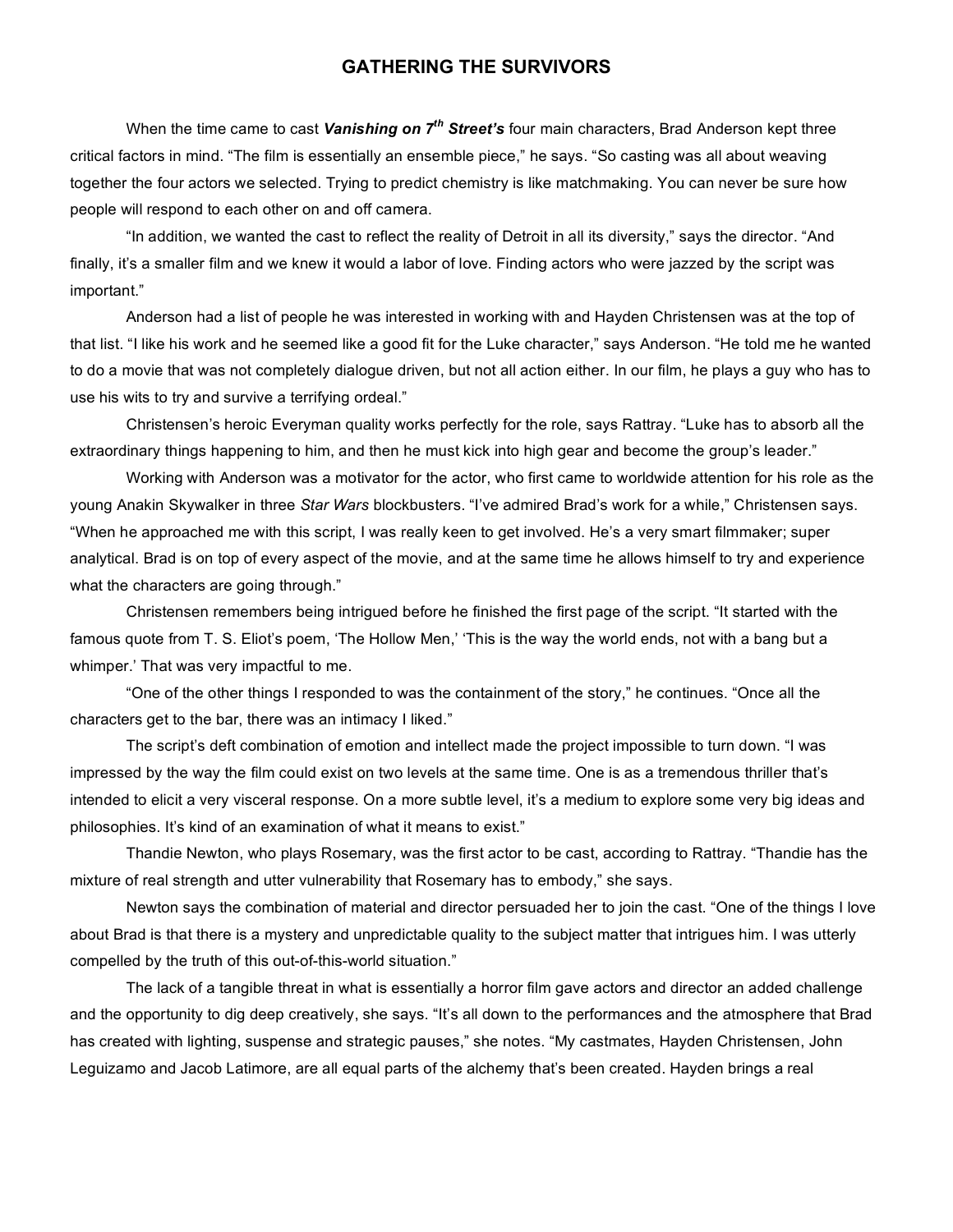soulfulness to Luke. He ruminates on things in real life, as well as in character. John has this amazing kinetic presence and he brings that to the character. And Jacob is life at its most sweet and true.

"They were a complete joy to be around," she adds. "We had a lot of fun, which is not something you would necessarily think watching the movie because it's so intense. This film has been—hand on heart—one of the best experiences I've ever had. Everyone was utterly committed and really focused on the material. We all loved this project, we loved the characters and cared about creating the film Brad wanted to make."

John Leguizamo plays Paul, a projectionist in a multiplex, whose biggest concern before the blackout was how to ask the pretty girl at the concession stand for a date. "John is in the first scene, so he leads the audience into the film," says Rattray. "And, of course, he brings his unique sense of humor to it."

Leguizamo's energy and honesty as a performer make him an irreplaceable addition to the film, says Anderson. "We wanted someone who could make that character come alive. John brings a bit of a comedic sensibility to his work, but always keeps it real and emotionally grounded."

Leguizamo shares his character's preoccupation with strange scientific phenomena. "This movie is like a lot of my nightmares," he says. "It could happen. The things Paul talks about in the film, things like anti-matter and smashing particles, are real. People are picketing against experimentation in Geneva. There's a legitimate fear that small black holes might be created, and if they create one that's too big, it could swallow the entire planet."

Leguizamo adds that the experience has given him an entirely new category of things to worry about. "I'm always paranoid and neurotic, that's just me," he admits. "But now Brad and Tony have added an extra layer to it with actual facts."

The Emmy® -winning and Golden Globe® -nominated actor, known to millions as the voice of Sid in the *Ice Age* franchise, says he has wanted to work with Anderson since seeing his earlier film, *The Machinist*. "Brad creates a sense of creepiness and madness that is more than real," says Leguizamo. "You never know where he's taking you. As actors, we were on a mission to do something special. We gave it everything we had. You luck into those situations sometimes."

The film reunited Leguizamo with Norton Herrick, a producer of the 2008 Broadway revival of David Mamet's "American Buffalo," in which Leguizamo starred. "When you work with someone on a project like that you become family and it was fun to continue the relationship," muses Herrick. "At the end of the day, this a great team. I would work with any of them again."

For the role of James, the filmmakers launched an all-out search for a 12-year-old actor who could handle the emotional demands of the role, holding auditions in New York, Los Angeles, Chicago and Atlanta before finding Jacob Latimore in Detroit. "It's his first movie, but he has real talent," says Rattray. "He completely holds his own with the other actors."

Although he auditioned more experienced performers, Anderson sensed that Latimore would deliver the kind of nuanced performance the role called for. "None of the other actors were as compelling and strong. He has a real sensitivity as well. The character is a linchpin in the story, so we needed someone who seemed like a survivor and that the audience could root for."

Latimore is triple-threat, a talented actor, singer and dancer who liked to show off his moves on-set. "I've always wanted to be in a movie," he says. "But I'm not too good with names. At first, I was like, 'Who is Hayden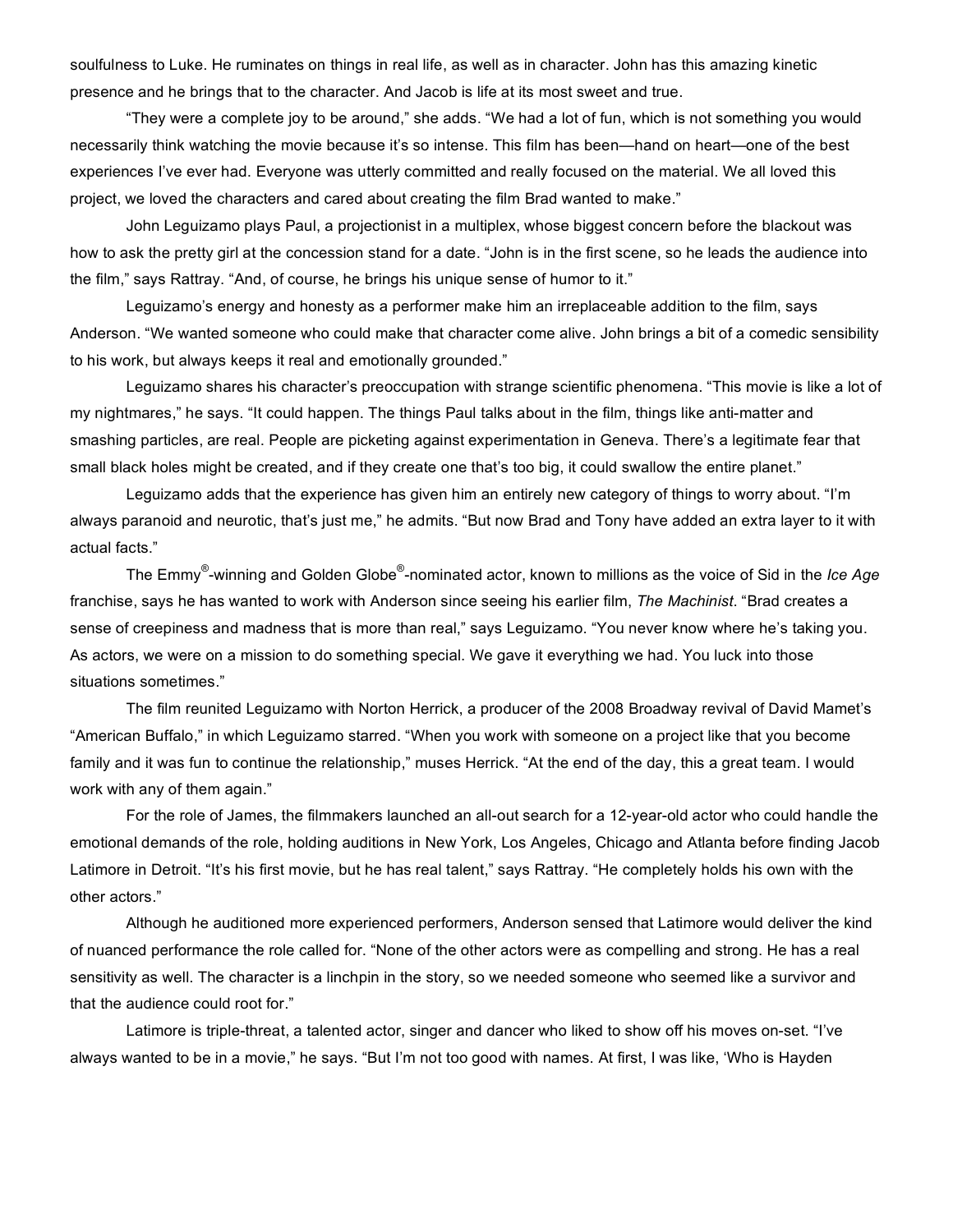Christensen? Who are John Leguizamo, and Thandie Newton?' Then I saw their faces and I said, Snap! That's them? I've seen them! It was very exciting."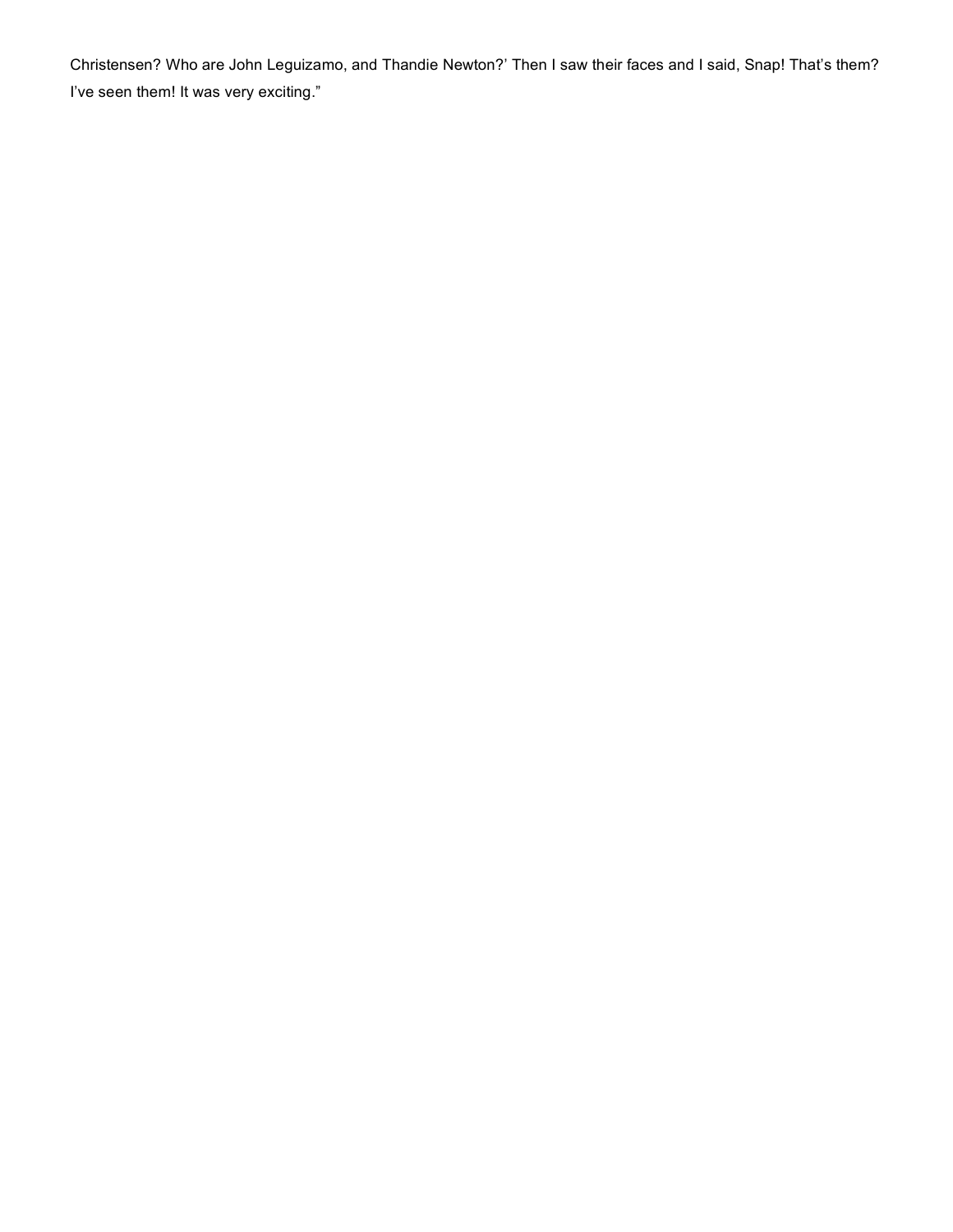#### **DARKNESS FALLS IN DETROIT**

*Vanishing on 7th Street* is shot entirely in Detroit, Michigan. The Motor City's current economic woes have created a bleak downtown that made a convincing location for a deserted urban hub, but the vibrancy of the local community was a happy surprise for the filmmakers.

"Detroit offered the best solution to getting the look and the locations in keeping with style of the movie I was trying to make," says Anderson. "We don't make a big deal out the fact that it's Detroit, but we want it to clearly be itself and not a substitute.

"I knew it would be a good place to shoot a post-apocalyptic film," he says. "It wasn't that complicated to make the city desolate and devoid of life. Parts of downtown are deserted. What I didn't expect was how much I liked the town despite all its current troubles. It's a city with a lot of soul. We were able to get a great local crew and everyone was very supportive."

Detroit was able to offer the filmmakers a great deal more than they would have been able to create elsewhere, either in a studio or on location. The cooperation of the city and its citizens was key. "Brad fell in love with Detroit for a number of reasons," says Rattray. "We had 23 days to shoot this film and the city gave us a lot of leeway in terms of doing the things we needed to do. There is a lot of beautiful turn-of-the-century and Victorian architecture, but there are also neighborhoods that are very desolate and derelict. There were whole neighborhoods that we could close off for our shoots. We were allowed to turn the lights out in about a four-block radius to create a mini-blackout. They even let us shut down the highway and film with a view of Detroit in the background. It allowed us to make a much bigger movie than the budget would allow."

 Using the city as a backdrop allowed the director to blend its grand urban vistas with smaller, more intimate moments. "The day we shut down I-75 was a lot of fun for me," says Anderson. "It's one of the major arteries in and out of the city. I can't explain how eerie it is to shoot a scene on a completely deserted highway. We also did a lot of big night exteriors to give the sense of a city devoid of people and contrasted that with smaller, more emotional moments, like James' flashback scene, which is a sweet, lyrical moment with his mom."

And while Detroit may be down on its luck currently, it is clear to Thandie Newton that the city's vibrant community will recover. "The city has struggled in the last few years, but I met some of the most vital, spirited people I've ever known there," she says. "The pockets of life and energy you encounter are even more rewarding because of the circumstances."

Being there reminded Newton of seeing the Los Angeles hills after a series of devastating wildfires. "The landscape was absolutely black. But two days later, driving down the same stretch of road, I saw small green shoots coming up even fresher and greener than before. Nature wants to renew itself and that is what Detroit feels like to me.

"That idea is relevant to the film's theme," she says. "It's the end of something, but it could also be a return to innocence and hope. There is more optimism in this film than you would think."

When Anderson first read the script, he was riveted by Jaswinski's descriptions of the darkness that envelops Detroit. "Reading about how the darkness morphs and grows as it makes people vanish was fascinating," he says. "It is an essential element, almost to the point of being a character in the story. How to realize that and make it work was another thing entirely."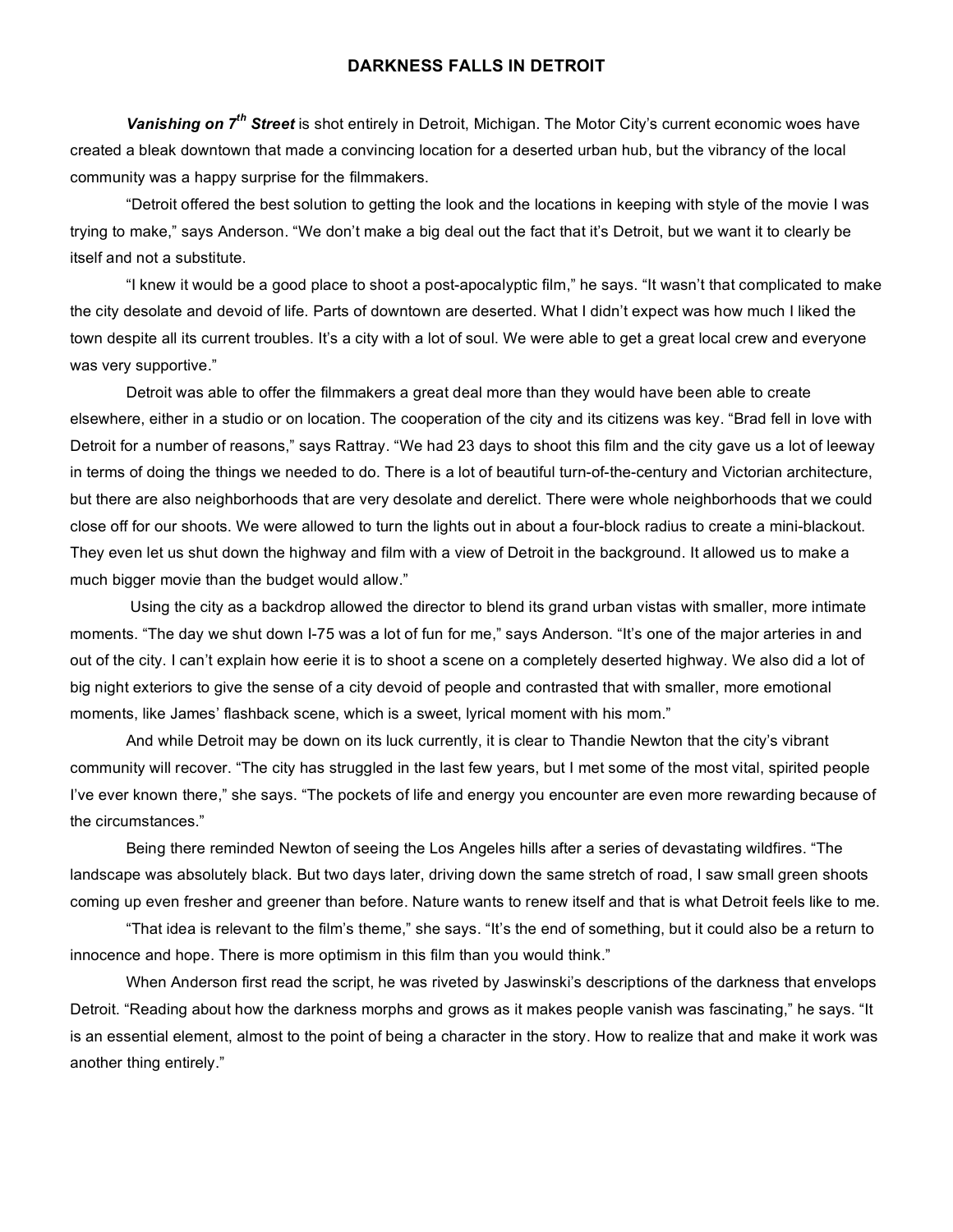Bringing the darkness to life was one of the film's great challenges. "We looked at a lot of images of slime mold and the way it grows over a rock or the way an ink blot spreads onto a piece of paper," Anderson says. "We used ideas like that as a template for how we used the shadows and the rules we created for them.

Ironically, the filmmakers found that the most effective way to create the foreboding darkness was to flood the set with light. "Our director of photography, Ute Briesewitz, utilized all her lighting savvy and experience to create a dark world," he says. "The light created the sense of shadows and dark areas, and then we removed the light sources digitally in post production. We went over every frame of the film to create the real sense of a moonlit night, absent of practical light. In the finished movie, the only sources of light we see are flashlights and glow sticks and torches. They become the key points in a frame and the rest is drenched in creepy grey darkness."

Anderson also manipulated sound to animate the darkness as its presence grows more threatening. "It's not just the way the darkness looks, but the feeling that something is out there in it," he says. "We did things like slow down a baby's crying by 90 percent, which makes it sound very spooky. I wanted it to seem like the wails or the groans of souls of people who have vanished are lingering in the dark. Over the course of the story, it becomes more and more sinister."

The effect is extraordinary, according to one cast member. "What Brad and Tony have done with this script is incredible," says actor John Leguizamo. "This is the kind of stuff that really scares me. It's not like some other movies, where once you think about what happens, it feels ridiculous. It takes advantage of the fact that it's your own fears that scare you most. When I read it, I was so creeped out, I was scared to be in my own house. I can't wait to see how scary this movie's going to be in the theater."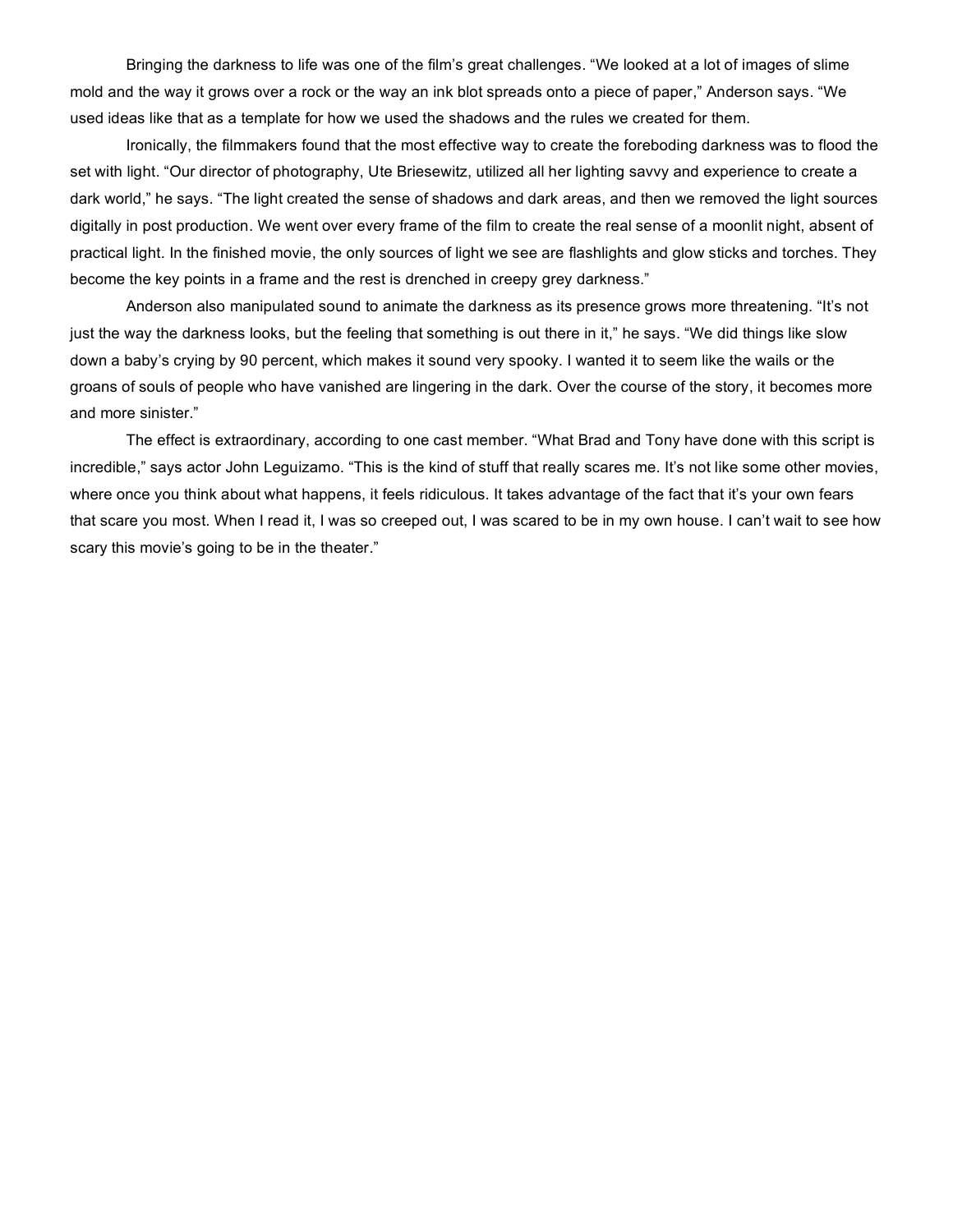#### **ABOUT THE CAST**

**HAYDEN CHRISTENSEN (Luke)** has found success in both commercial and independent films and continues to shine in diverse and challenging roles. He is currently starring in John Lussenhop's ensemble film *Takers* opposite Matt Dillon, Idris Elba and Zoe Saldana. Christensen recently signed a three-picture deal with Screen Gems where he will star in projects and develop them with his brother, Tove Christensen, under the banner of their production company, Forest Park Pictures.

Christensen will soon begin production on David R. Ellis' upcoming thriller *The Genesis Code,* based on the novel by the same name written by John Case. The story follows a former national security expert (Christensen) who, while investigating the murder of his only sister and her young son, discovers that a religious sect called The Shadow of the Cross may be involved. With the help of his sister's friend, they follow a trail of clues to a clinic in the mountains of Italy where a terrifying secret experiment has been conducted. The results are so threatening to the foundation of the Church that some will do anything to keep these secrets from being revealed.

As a young actor, Christensen gained critical acclaim for his role as a troubled teenager in Irwin Winkler's 2001 drama *Life as a House.* For his performance, Christensen was nominated for a Golden Globe Award and Screen Actors Guild Award. Christensen also received the award for "Best Breakthrough Performance" from the National Board of Review. With his breakout role as the young Anakin Skywalker in the latter two films of George Lucas' epic *Star Wars* prequel trilogy, Christensen found great commercial success.

Christensen recently starred opposite Samuel L. Jackson and Rachel Bilson in Doug Liman's sci-fi actioner *Jumper*, which grossed more than \$220 million worldwide. Christensen also starred in Billy Ray's *Shattered Glass*, which was the first feature film produced by his production company, Forest Park Pictures.

Other film credits include *New York, I Love You*, George Hickenlooper's *Factory Girl*, Sofia Coppola's *The Virgin Suicides*, Sarah Kernochan's *All I Wanna Do* and John Carpenter's *In the Mouth of Madness.*

Christensen is involved with the (RED) campaign and recently participated in a PSA featuring Bono, Javier Bardem, Don Cheadle, Penelope Cruz, Claire Danes, Hugh Jackman, Julianne Moore, Gabourey Sidibe, Gwen Stefani and the Jonas Brothers, among others.

**THANDIE NEWTON (Rosemary)** is a BAFTA Award winner who is not only one of the world's great beauties, but an actress of uncommon talent and range. Newton's big break came when she received rave reviews for her astonishingly original and bold performance as the title character in Jonathan Demme's *Beloved*, an adaptation of Toni Morrison's novel that co-starred Oprah Winfrey. She recently wrapped production on Tyler Perry's film adaptation of Ntozake Shange's play, "For Colored Girls Who Have Considered Suicide When the Rainbow Is Enuf." She stars opposite Whoopi Goldberg, Kerry Washington, Janet Jackson and Kimberly Elise. The film will be released in December of this year.

Newton was most recently seen in Roland Emmerich's *2012*, starring opposite John Cusack, Oliver Platt, Woody Harrelson, Amanda Peet and Danny Glover. The film grossed more than \$750 million worldwide.

Newton was praised for her work in the Academy Award® -winning Best Picture of 2006, *Crash*, the story of a multiracial group of characters whose lives interconnect following a car accident in Los Angeles. For her performance,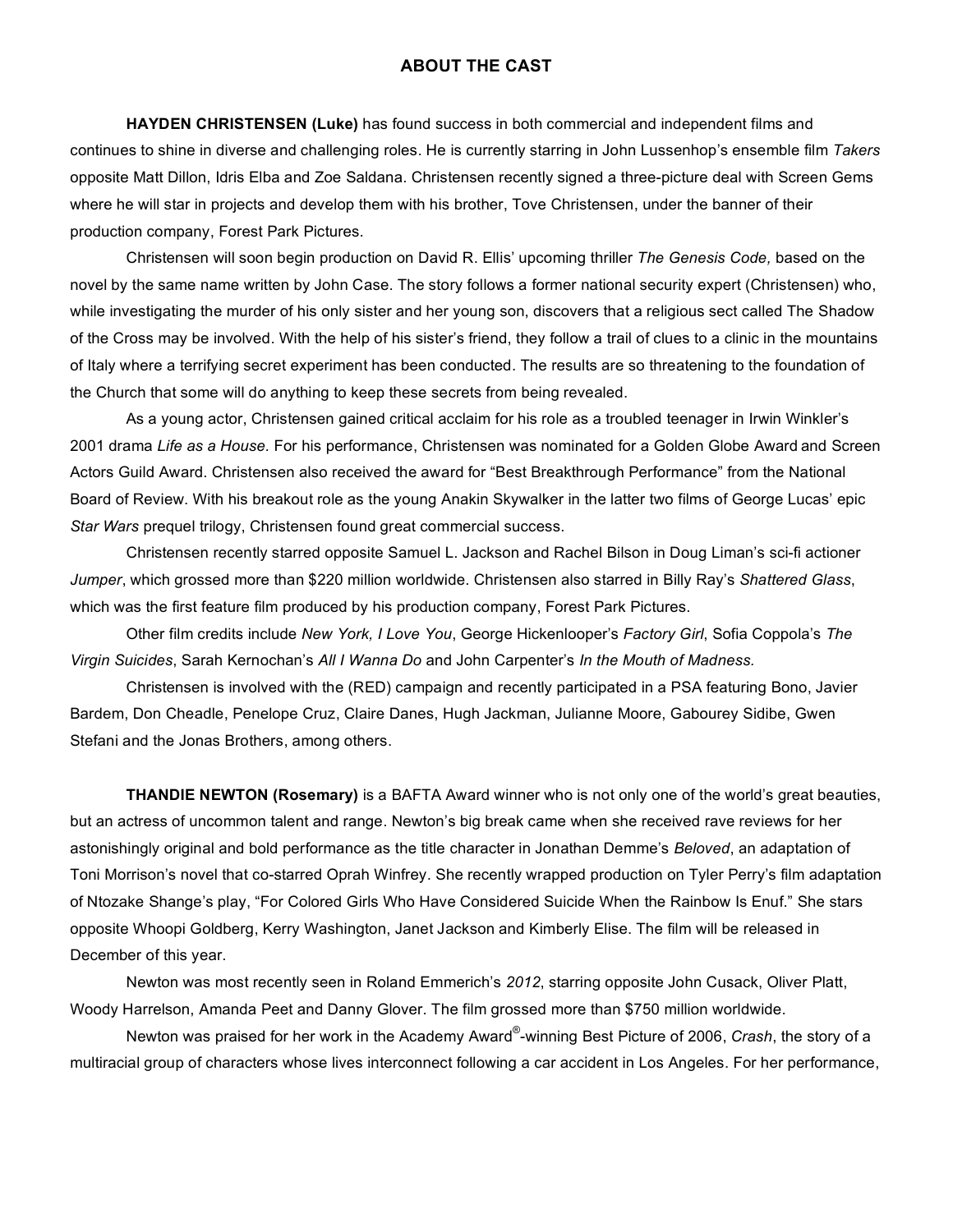Newton won the BAFTA for Outstanding Supporting Actress and shared in a Screen Actors Guild Award for Best Ensemble.

Newton also starred in *RocknRolla*, written and directed by Guy Ritchie, opposite Gerard Butler and Tom Wilkinson, and Oliver Stone's *W.*, playing Secretary of State Condoleezza Rice opposite Josh Brolin, James Cromwell, Elizabeth Banks and Ellen Burstyn.

Other film credits include David Schwimmer's comedy *Run, Fatboy, Run*, opposite Hank Azaria and Simon Pegg; Gabriele Puccino's critically acclaimed box-office hit *The Pursuit of Happyness*, opposite Will Smith; Jonathan Demme's contemporary romantic thriller *The Truth About Charlie*, inspired by Stanley Donen's 1963 film *Charade*; and the John Woo-helmed action hit *Mission: Impossible 2*.

**JOHN LEGUIZAMO (Paul)** is a multi-faceted performer and Emmy Award winner who has established a career that defies categorization. Powered by his boundless energy and creativity, his work in film, theater, television and literature covers a variety of genres and continually threatens to create a few of its own.

Last year, Leguizamo reprised his voice-over role as Sid in *Ice Age 3: Dawn of the Dinosaurs*. Leguizamo has consistently added depth and character to the *Ice Age* franchise and worked with voice talents such as Ray Romano, Denis Leary and Queen Latifah.

In the live action world, Leguizamo recently starred in *Nothing Like the Holidays*, opposite Debra Messing and Alfred Molina. The film is a heartwarming family dramedy about three siblings who return to their parents' home in Chicago's Humboldt Park for the holiday season. Leguizamo also starred in the indie *Where God Left His Shoes*, playing a struggling boxer desperate to find a home for his family during the holidays.

Leguizamo's other recent film credits include *Love in the Time of Cholera*, opposite Javier Bardem and Benjamin Bratt; *The Happening*, opposite Mark Wahlberg; *Righteous Kill*, opposite Robert De Niro and Al Pacino; *The Babysitters*, opposite Cynthia Nixon; and *The Take*, opposite Rosie Perez.

Raised in New York City, Leguizamo studied acting with Lee Strasberg and Wynn Handman at New York University. Over the years, Leguizamo has lent his talents to a slew of major motion pictures including *Gamer*, *Miracle at St. Anna*, *Land of the Dead*, *The Groomsmen*, *Lies & Alibis*, *Assault on Precinct 13*, *Sueno*, *Spin*, *Moulin Rouge*, *Summer of Sam*, *King of the Jungle*, *Spawn*, *William Shakespeare's Romeo + Juliet*, *Dr. Doolittle*, *Carlito's Way* and *Casualties of War.*

For his performance as a sensitive drag queen in *To Wong Foo: Thanks for Everything, Julie Newmar*, Leguizamo garnered a Golden Globe nomination for Best Supporting Actor. He also won the ALMA Award for Best Lead Actor in *Nothing Like the Holidays*. Leguizamo previously received ALMA Award nominations for his roles in *Moulin Rouge* (Best Supporting Actor) and *King of the Jungle* (Best Lead Actor). He was also the recipient of the 2002 ALMA Award for Entertainer of the Year.

On the small screen, Leguizamo starred on Spike TV's limited series "The Kill Point" as the leader of a gang of bank robbers who had recently returned from serving in Iraq. The ever-versatile Leguizamo appeared as a guest star in 12 episodes of NBC's cornerstone drama "ER" during the 2005-2006 season and in 2006 did a guest-star arc on "My Name is Earl."

Leguizamo was seen on Broadway in a revival of David Mamet's "American Buffalo," starring alongside Haley Joel Osment and Cedric the Entertainer. In 1991, he created an Off Broadway sensation as the writer and performer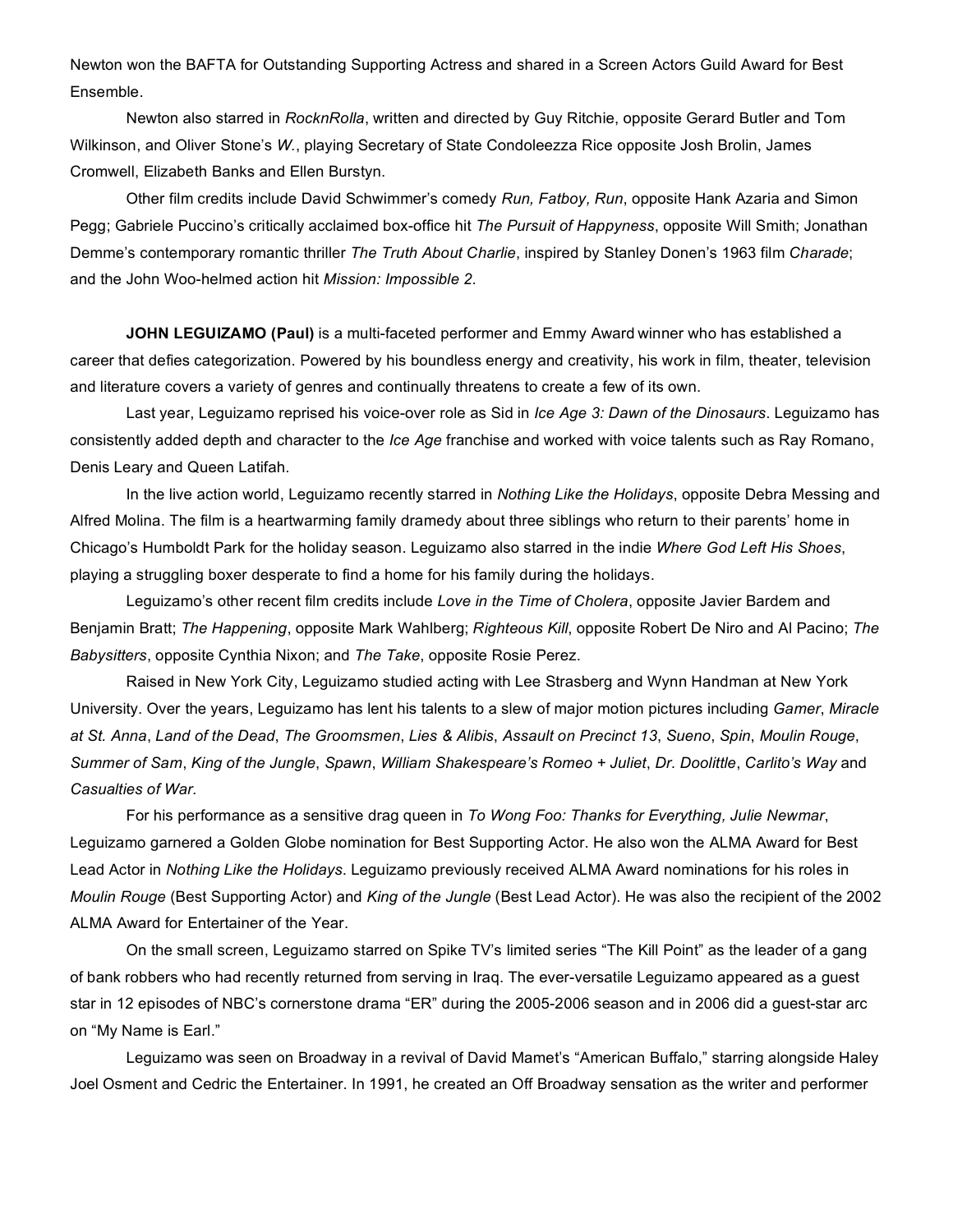of his one-man show "Mambo Mouth." The play's HBO special led to his first television comedy special, Comedy Central's "The Talent Pool," for which he received a CableACE Award.

Leguizamo's second one-man show, "Spic-O-Rama," had an extended sold-out run in Chicago at the Goodman and Briar Street theaters before opening in New York. The play received numerous accolades including the Dramatists' Guild Hull-Warriner Award for Best American Play and the Lucille Lortel Outstanding Achievement Award for Best Broadway Performance. "Spic-O-Rama" also aired on HBO, receiving four CableACE Awards.

"Freak," Leguizamo's third one-man show, ended a successful run on Broadway in 1998. Along with Tony Award<sup>®</sup> nominations for Best Play and Best Performance by a Leading Actor in a Play, the play netted Leguizamo Drama Desk and Outer Critics Circle awards for Outstanding Solo Performance. A special presentation of "Freak," directed by Spike Lee, aired on HBO and earned Leguizamo an Emmy for Outstanding Performance in a Variety or Music Program.

In 2001, Leguizamo returned to Broadway with "Sexaholix...a Love Story." Leguizamo was nominated for an Outer Critics Circle Award for Outstanding Solo Performance and the show received a Tony nomination for Best Special Theatrical Performance.

To add to his list of attributes, Leguizamo is also an accomplished author. Harper Collins published his autobiography, Pimps, Hos, Playa Hatas, and All the Rest of My Hollywood Friends, in October 2006.

Leguizamo currently resides in New York with his wife and two children.

**JACOB LATIMORE (James)** is proving at just 13-and-a-half years old that he will succeed at whatever he sets his mind to. The singer, actor and natural-born performer grew up around music, as his father and uncles comprised the inspirational quartet The Latimore Brothers.

By 2005, at nine years old, Latimore had made up his mind to pursue a career in music. With the support of his parents, he teamed up with local Milwaukee producers to record his first song, "Best Friend." Several local radio stations caught wind of the song and his career really took flight when Radio Disney picked up the song.

Latimore was then featured on the station's "Incubator" program, which profiles promising young artists around the country, and booked shows with other Radio Disney favorites such as B5. He booked his first-ever national television performance on the "Maury Povich Show" when producers watched videos on his MySpace page.

Latimore continued to make noise as his new single, "Superstar," produced by the Corna Boys (Omarion, Marques Houston) and Rico Love (Beyoncé, Ciara, Pleasure P, Mario) charted on the Billboard R&B and hip hop sales charts with little to no promotion.

After being courted by numerous record label executives, Latimore signed with Jive Records in March 2010.

His natural talent as an actor gives Latimore another mountain to climb. After being discovered by talent agent Joy Pervis (Dakota Fanning, Lucas Till) in 2008, he booked several commercials, voice-overs and small roles on series such as "One Tree Hill."

Latimore is attached to star in an upcoming feature film about the beloved Brazilian soccer star Pele.

**TAYLOR GROOTHUIS (Briana)** was destined for stardom at the ripe old age of three. Starring as the "junior partner" with her mom in a singing show, Groothuis was quickly discovered by a talent recruiter in Detroit. From there, the doors flew open and she was cast in five movies from July to November in 2009.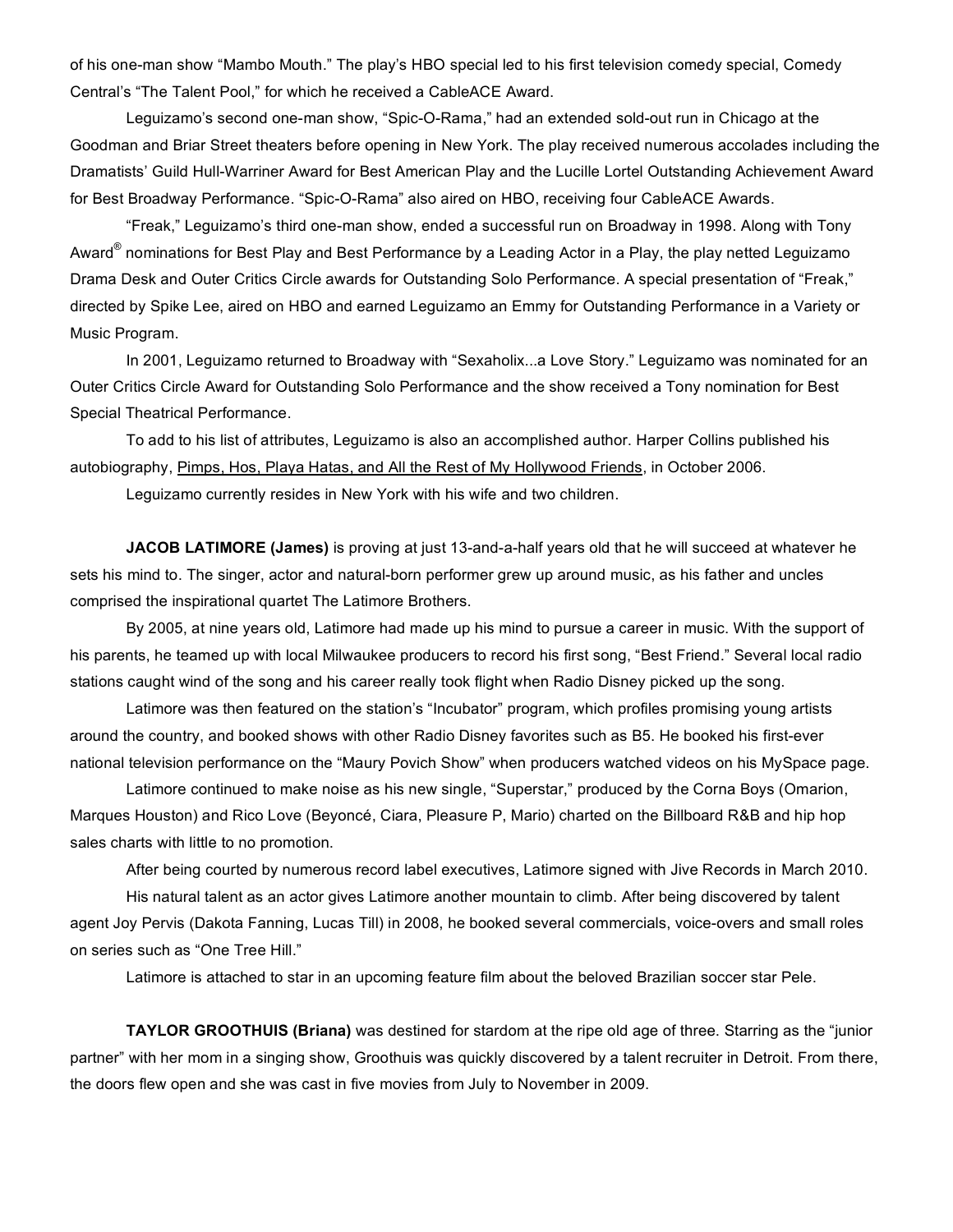This budding actress stars in Dallas Jenkins' *What If*, starring Kevin Sorbo, Kristy Swanson, John Ratzenberger and Debby Ryan; *Flipped*, directed by Rob Reiner; *Highland Park*, starring Danny Glover and Billy Burke; and *A Year in Mooring*, starring Josh Lucas and James Cromwell.

In addition to her busy film career, Groothuis was recently a guest star on the CBS show "Medium" and a featured model for the prestigious Japanese children's apparel line Familiar.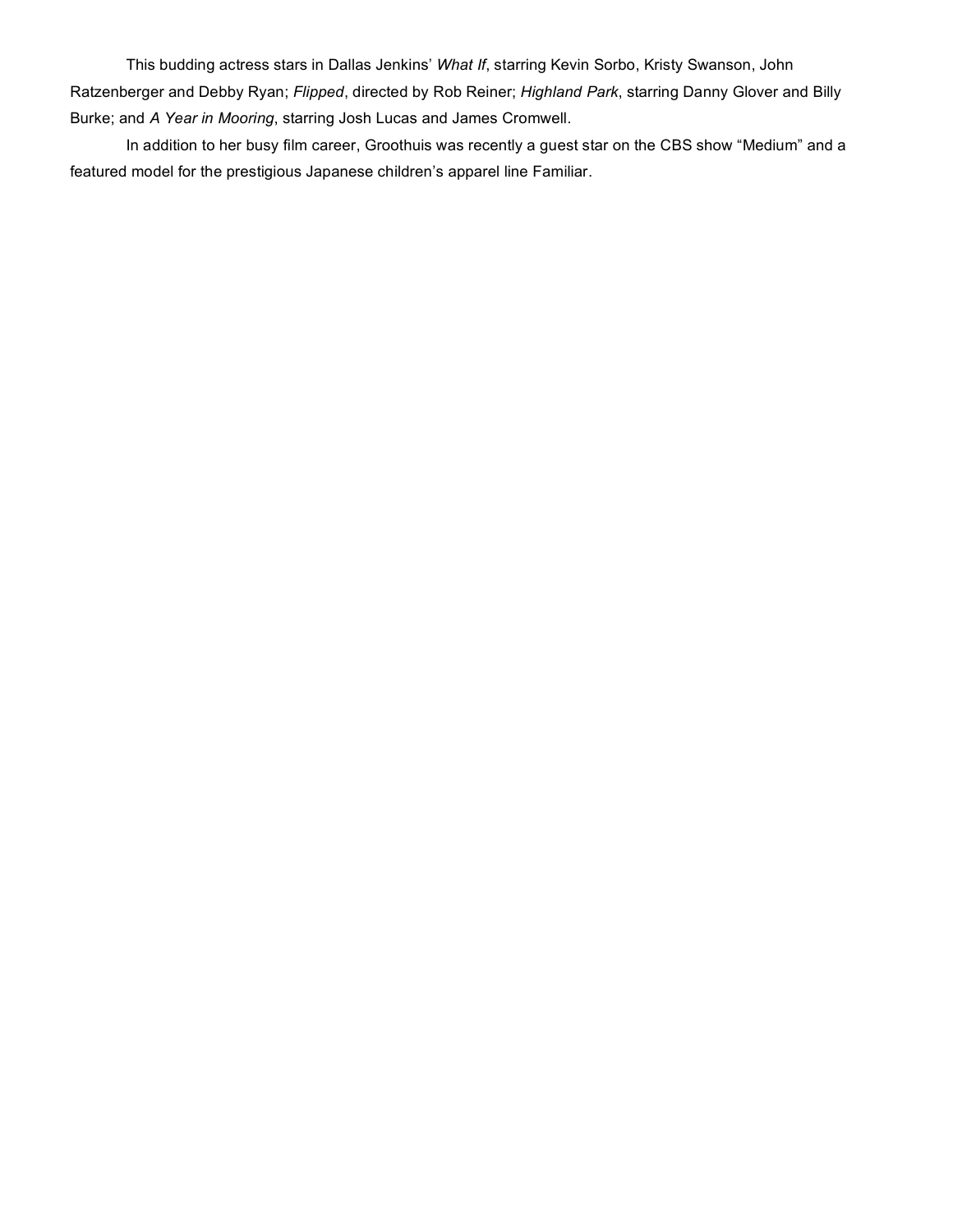#### **ABOUT THE FILMMAKERS**

**BRAD ANDERSON (Director)** was honored by *Variety* in '97 as one of the "Ten Leading New Independent Directors to Watch," thanks to his first film, *The Darien Gap*, which screened in competition at the '96 Sundance Film Festival.

In 1998 *Next Stop Wonderland*, featuring Hope Davis and Phillip Seymour Hoffman, was picked up at Sundance by Miramax. It won the Grand Prix and Audience awards at the Deauville Film Festival, as well as the Excellence in Filmmaking Award by the National Board of Review.

In 2001 he had the unusual experience of having two of his films simultaneously hit theaters, both to overwhelming critical praise: the romantic comedy *Happy Accidents* (IFC Films), which stars Marisa Tomei and Vincent D'Onofrio; and the psychological thriller *Session 9* (USA Films), which stars David Caruso, Josh Lucas and Peter Mullan.

In 2005 *The Machinist* (Paramount), starring Christian Bale and Jennifer Jason Leigh, premiered at Sundance and Berlin. It won the 2006 Silver Melies as part of the European Fantastic Film Festival.

His Hitchcockian thriller *Transsiberian*, which he co-wrote, premiered in 2008 at Sundance. It was shot in Lithuania, Spain and China and stars Woody Harrelson, Emily Mortimer and Ben Kingsley.

Projects in development include: a Brazilian musical called *Non Stop to Brazil*; an adaptation with Scott Kosar of JG Ballard's novel Concrete Island*;* and an adaptation of the historical novel The Mapmaker's Wife*.*

His television credits include episodes of: "The Wire," "The Shield," "Fringe," "Treme," "Rubicon**"** and "Boardwalk Empire."

**NORTON HERRICK (Producer)** is chairman and CEO of The Herrick Company, Inc., one of the nation's most successful real estate investment firms with income property transactions totaling over \$4 billion. Over 45 years in business, the company today is considered a foremost authority on net lease real estate transacting and financing, including the ownership, structuring and financing of sale-leaseback transactions, including the recently announced \$190 million Clarian Saxony Medical Center Campus in Fishers, Indiana. The company is also involved in "green" transactions, including energy-producing power plants, which utilize biomass (turkey litter and wood chips) to generate electricity. As a real estate investment firm, The Herrick Company has earned a reputation as one of the fastest builders, acquisition decision-makers and closers in the country.

Mr. Herrick is also chairman and CEO of Herrick Entertainment, LLC, a motion picture and theatrical production and financing company committed to providing audiences with high quality films and Broadway shows. The company's current line-up of entertainment includes the 2009 winner of the Women Film Critics Circle award for best film, *My One and Only*, a witty, coming-of-age dramatic comedy starring Renee Zellweger and Kevin Bacon.

Herrick Entertainment is also involved with several award-winning Broadway shows, including as a producer of "Hair" (Winner 2009 Tony Award—Best Musical Revival), "Exit the King" (Winner 2009 Tony Award—Best Performance by a Leading Actor in a Play—Geoffrey Rush), "Promises, Promises" (Winner 2010 Tony Award— Featured Actress in a Musical—Katie Finneran) and as an investor in "West Side Story" (Winner 2009 Tony Award— Best Featured Actress in a Musical—Karen Olivo). Mr. Herrick was also producer of the Las Vegas show, "Hairspray," performed at the Luxor Hotel in 2006; the theater adaption of J.R.R. Tolkien's The Lord of the Rings trilogy performed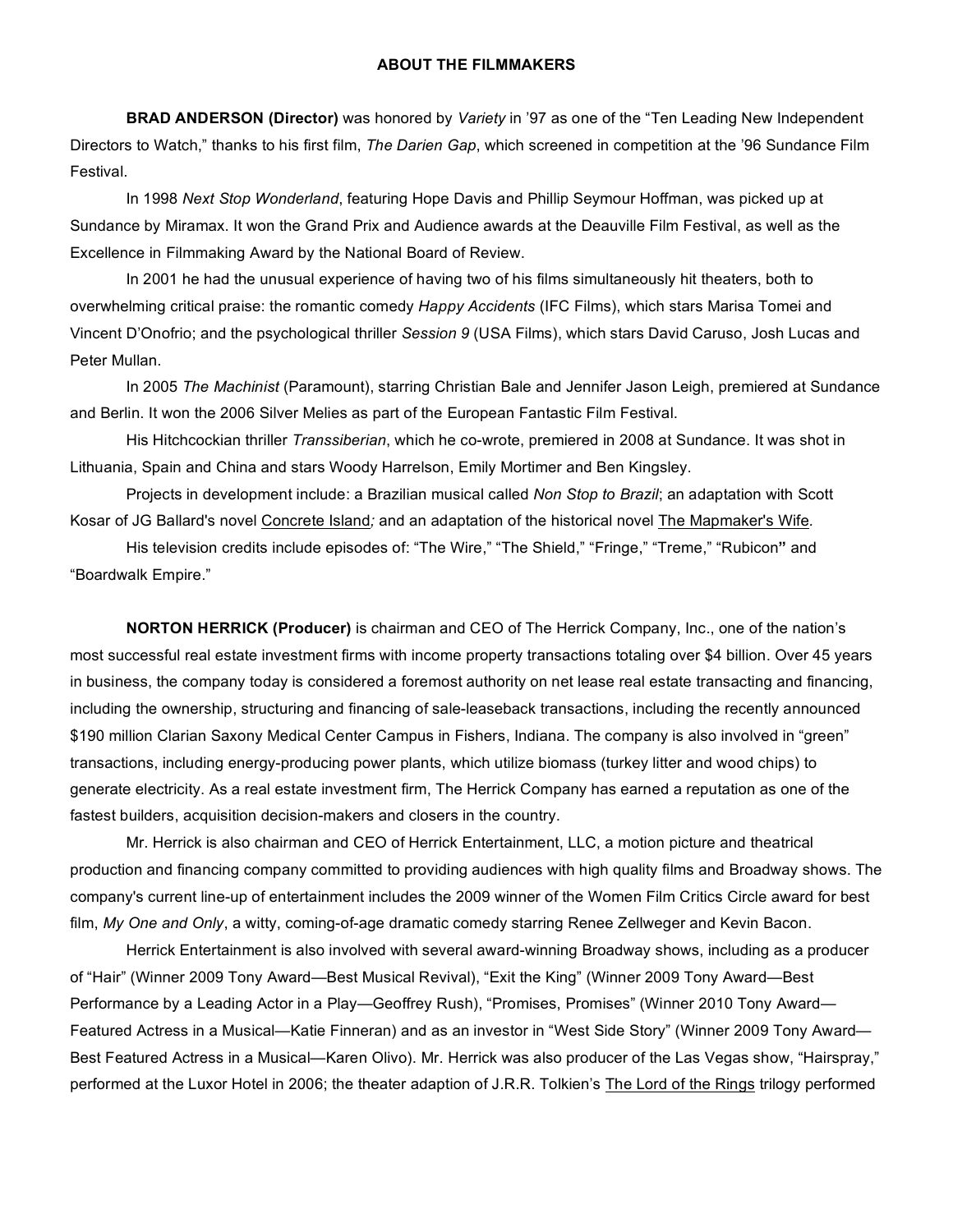in Toronto and London (2007-2008); and the Broadway revival of "American Buffalo" (2008). Mr. Herrick was also a producer of Dolly Parton's "9 to 5: The Musical" and Eugene O'Neill's "Desire Under the Elms*,*" starring Brian Dennehy and Carla Gugino, both performed on Broadway in 2009 and as a producer and financier of "Spiderman Turn Off The Dark: The Musical," opening November 2010.

Mr. Herrick is a longtime supporter of progressive and humanitarian causes. He has served on the national board of directors for People for the American Way, the advisory board of the Make-A-Wish Foundation and the advisory committee of the National Multi-Housing Council. Mr. Herrick is also the recipient, along with President Ronald Reagan and Isaac Stern, of the Jerusalem 3000 Award, presented by Prime Minister Shimon Peres and most recently the recipient of the President's Medal from the University of Miami presented by its president, Donna Shalala.

**CELINE RATTRAY (Producer)** is the president of Mandalay Vision, the newly launched independent development, production and financing company. The company is committed to providing a supportive environment for filmmakers dedicated to making self-distinguished independent films that appeal to multiple demographics in the global marketplace and which stand out through defining the ever-changing landscape of independent cinema. Mandalay Entertainment Group is a strategic investor in Mandalay Vision.

Focusing primarily on innovative storytelling with premier talent, Mandalay Vision's first release is *The Kids Are All Right*, the 2010 Sundance Film Festival darling directed by Lisa Cholodenko and starring Julianne Moore, Annette Bening and Mark Ruffalo, which was purchased by Focus Features following a two-day bidding war that resulted in the biggest sale of the festival. The film was also recently honored with the Teddy Award for Best Feature Film at the 2010 Berlin International Film Festival and is the highest-grossing independent film this year.

Other upcoming releases for Mandalay Vision include *The Whistleblower*, a drama directed by Larysa Kondracki starring Rachel Weisz, Vanessa Redgrave and David Strathairn. The company is currently in postproduction on *Soul Surfer*, based on the autobiography of teen surfer Bethany Hamilton, which stars Dennis Quaid, Helen Hunt and Anna Sophia Robb. Mandalay Vision recently wrapped production on *Salvation Boulevard*, a comedic thriller based on the book by acclaimed author Larry Beinhart starring Pierce Brosnan, Jennifer Connelly, Ed Harris, Greg Kinnear and Marisa Tomei. Upcoming productions include *Here Come the Hellmans*, a dysfunctional family comedy directed by Sam Levinson and starring Demi Moore, Kate Bosworth, Thomas Hayden Church, Ellen Barkin and Ellen Burstyn, as well as the dark comedy *Bernie*, directed by Richard Linklater and stars Jack Black and Shirley MacLaine.

Prior to joining Mandalay, Rattray was a founding principal in Plum Pictures, which she ran with her partners Galt Niederhoffer and Daniela Taplin. In just six years, the prolific company produced 20 independent films including 10 Sundance Film Festival selections, one Toronto Film Festival selection and one Berlin International Film Festival selection.

Plum's festival wins include Sundance's prestigious Audience Award and Waldo Salt Screenwriting Award. Other nods for the company's films include a Gotham Independent Film Award, two Golden Globe nominations and two Independent Spirit Award nominations. In addition to its impressive slate of independently financed titles, the company also developed multiple projects for major studios including Fox, Paramount, Universal, Sony and New Line.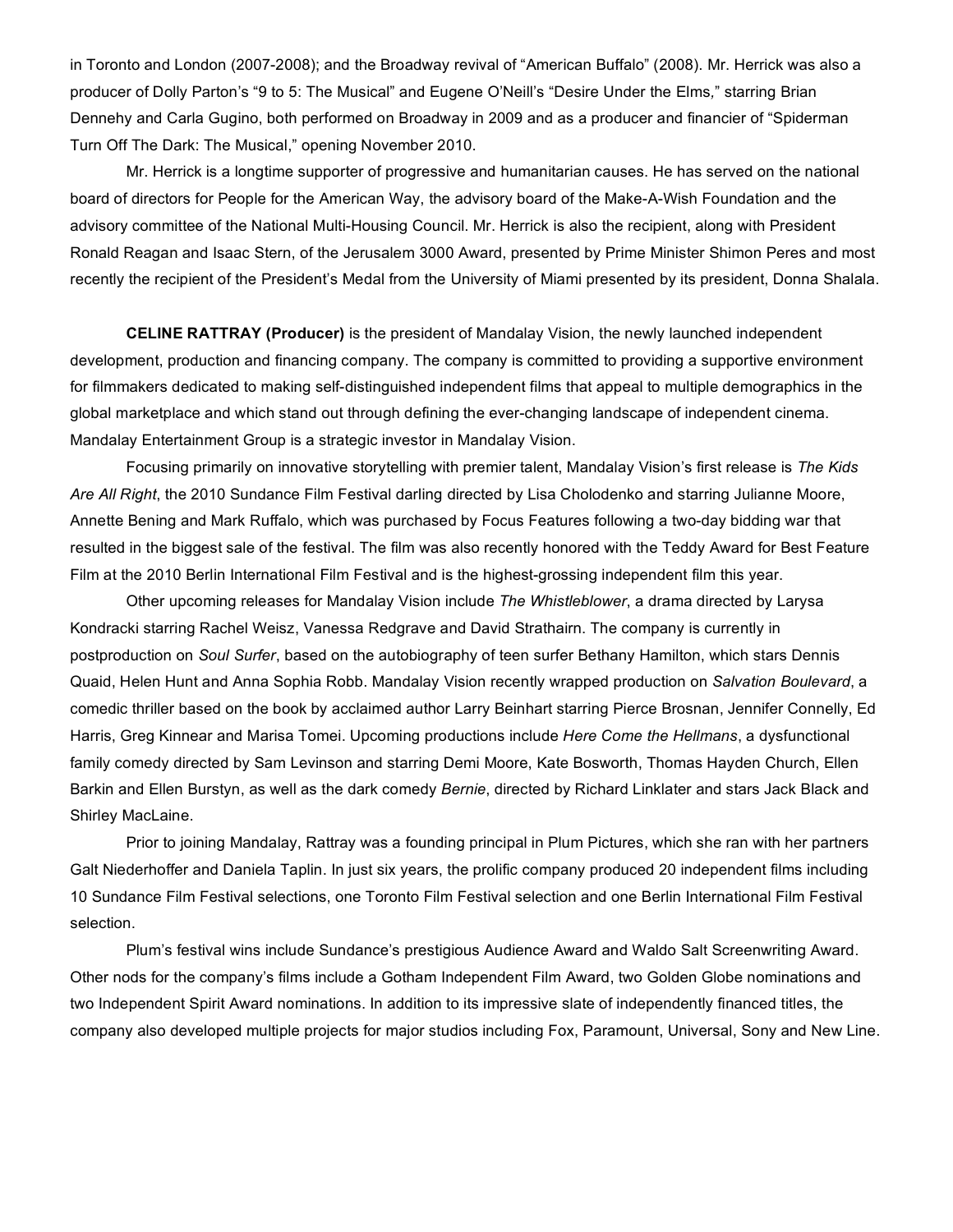In 2008, Rattray was selected by *Crain's New York* for its prestigious "40 under 40" list, which features an impressive and diverse group of executives who have excelled in their fields. Plum Pictures has been profiled in *Forbes*, *The New York Times* and *Fast Company*, and was included on *The Hollywood Reporter's* "Indie Power List."

While with Plum, Rattray served as executive producer on the 2009 Toronto Film Festival entry *New York, I Love You*, a compilation of films by a roster of directors including Mira Nair, Josh Marston, the Hughes brothers, Brett Ratner, Yvan Attal and Shekhar Kapur. The cast featured an impressive lineup of notable actors such as Natalie Portman, Chris Cooper, Robin Wright, Ethan Hawke, Orlando Bloom, Blake Lively, Bradley Cooper, Shia LaBeouf and Rachel Bilson.

Also in 2009, Rattray produced both the Tribeca Film Festival selection *Trucker*, starring Michelle Monaghan, and *After.Life*, with Liam Neeson, Christina Ricci and Justin Long. *After.Life* was the closing night film of the 2009 AFI Film Festival and sold to Overture Films. Additionally, Rattray produced 2009 Sundance entry *The Winning Season*, which starred Sam Rockwell and Emma Roberts. It was one of the biggest sales of the festival, selling to Lionsgate.

With Rattray serving as producer, Plum's films in 2008 included Sundance entries *Diminished Capacity*, starring Matthew Broderick, Alan Alda and Virginia Madsen, and *Birds of America*, starring Matthew Perry, Ben Foster, Ginnifer Goodwin and Hilary Swank. *Diminished Capacity* sold to IFC and Paramount and *Birds of America* sold to First Look.

In 2007, Rattray had three films at Sundance: *Grace is Gone*, directed by James C. Strouse and starring John Cusack; *Dedication*, directed by Justin Theroux and starring Billy Crudup and Mandy Moore; and *Great World of Sound*, directed by Craig Zobel. The Weinstein Company bought *Grace is Gone* and *Dedication* following heated bidding wars, and *Grace is Gone* went on to win the coveted Sundance Audience Award and the Waldo Salt Screenwriting Award, as well as the International Critics' Prize at the Deauville Film Festival. It also received two Golden Globe nominations, one for Best Score and another for Best Song (by Clint Eastwood). *Great World of Sound*, which sold to Magnolia, won a Gotham Independent Film Award for Breakthrough Director and was nominated for two Independent Spirit Awards.

Plum's other credits include *The Ground Truth: After the Killing Ends* (2006) and *Lonesome Jim* (2005), directed by Steve Buscemi and starring Casey Affleck and Liv Tyler.

Prior to founding Plum Pictures, Rattray was hired by HBO as director of marketing and business development. During her three years at HBO, her main responsibilities included the development and launch of HBO on Demand, a service that allows consumers to access the best HBO programming at the time of their choice. Rattray also oversaw product development, marketing, operations and programming and also produced a monthly show exclusively for HBO on Demand with the participation of actors from "The Sopranos," "Sex and the City" and "Six Feet Under." Under Rattray's supervision, HBO on Demand grew into a major revenue stream for the network and is currently available nationwide.

Rattray graduated with a first-class degree in mathematics and philosophy from Oxford University. She trained as an associate in McKinsey's Media and Entertainment practice from 1998 to 2000, with clients including the BBC, Channel 4, the British Film Institute and Time Warner.

**TOVE CHRISTENSEN (Producer)** is president and chief operating officer of Forest Park Pictures, which he owns with his brother, actor Hayden Christensen. As a producer, Christensen shared in an Independent Spirit Award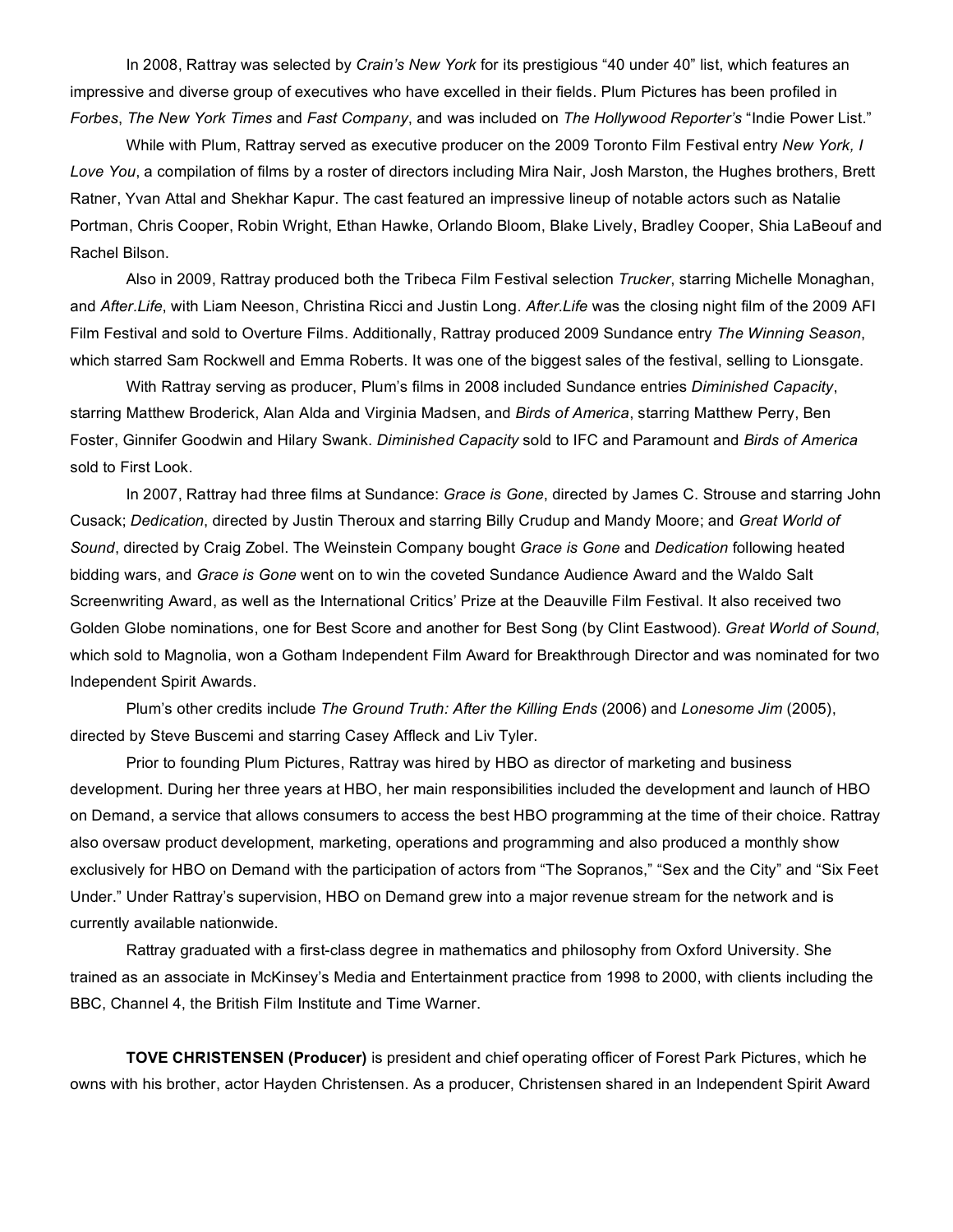nomination for Best Picture for the critically acclaimed drama *Shattered Glass*, which Forest Park Pictures produced with Tom Cruise and Paula Wagner. He also produced Fred Durst's *The Education of Charlie Banks*, starring Jason Ritter and Jesse Eisenberg, and is scheduled to produce *Poker Night*, starring his brother Hayden.

While under Christensen's guidance, Forest Park Pictures fulfilled the terms of a first-look deal with New Line Studios and an overall development deal with Bauer Martinez Studios. The company now has a multi-picture deal with Screen Gems.

Christensen is a graduate of the University of Pennsylvania.

**LAWRENCE MATTIS (Executive Producer)** gave up his career as an attorney to become the founder of Circle of Confusion, a New York-based management company representing writers and directors in the film industry. Despite starting with no clients and no prior experience in the entertainment industry, Mattis discovered that he actually knew a good script when he read one and has been very successful at launching new talent ever since.

Among Circle's clients are the Wachowski brothers (creators of *The Matrix* trilogy), Simon Kinberg (*Mr. & Mrs. Smith*, *X-Men 3*), Jaume Collet-Sera (*Orphan*), Gary Whitta *(The Book of Eli)* and emerging young filmmakers such as J.T. Petty (*The Burrowers*) and Hue Rhodes (*St. John of Las Vegas*). The company also represents video-game creators and comic-book authors, most notably the Eisner Award winners Brian Michael Bendis ("Powers"), Ed Brubaker ("Criminal") and Robert Kirkman ("Walking Dead").

From its humble beginnings on the East Coast, Circle of Confusion has grown to include a Los Angeles office and a more active production agenda. Circle has set up two dozen feature-film projects at studios, including most recently *Fire* at Universal with Zac Efron attached to star. In television, Circle has produced several pilots and is producing the new six-episode series "The Walking Dead," which will premiere on AMC this fall.

Circle also has a strategic partnership with its client Foundation 9, the largest independent video-game developer in the world, to create original IP franchises across multiple media platforms.

Mattis received his J.D. from Columbia University. Despite the fact that he has been repeatedly told that the film business is based in Los Angeles, he continues to live and work in New York City.

**MICHAEL HERRICK (Executive Producer)** is president of The Herrick Company, Inc., an investment company that, through itself and affiliated companies, analyzes investments in numerous industries including real estate, project finance and entertainment. Most recently, the company formed Herrick Entertainment with the goal of financing and producing several feature films over the coming years.

From 1993 to 2002, Herrick served as chief executive officer of MediaBay, Inc., a national NASDAQ-listed company specializing in the marketing and publishing of spoken audio content including audiobooks and classic radio shows. He developed the world's first audiobook membership club and oversaw the P&L and operations of four subsidiaries. Herrick also established and maintained strategic relationships and marketing agreements with various companies, including Microsoft, AOL Time Warner, Real Networks, Bertelsmann AG, BBC, CBS and NBC.

During his tenure, Herrick was instrumental in the completion of \$65 million in acquisitions of spoken audiorelated companies, including The Columbia House Audiobook Club and Bertelsmann's Audiobooks Direct. He was also a key player in securing more than \$55 million in financing from such investors as the Harvard University Endowment Fund and a private fund managed by George Soros, including a \$32 million secondary public offering.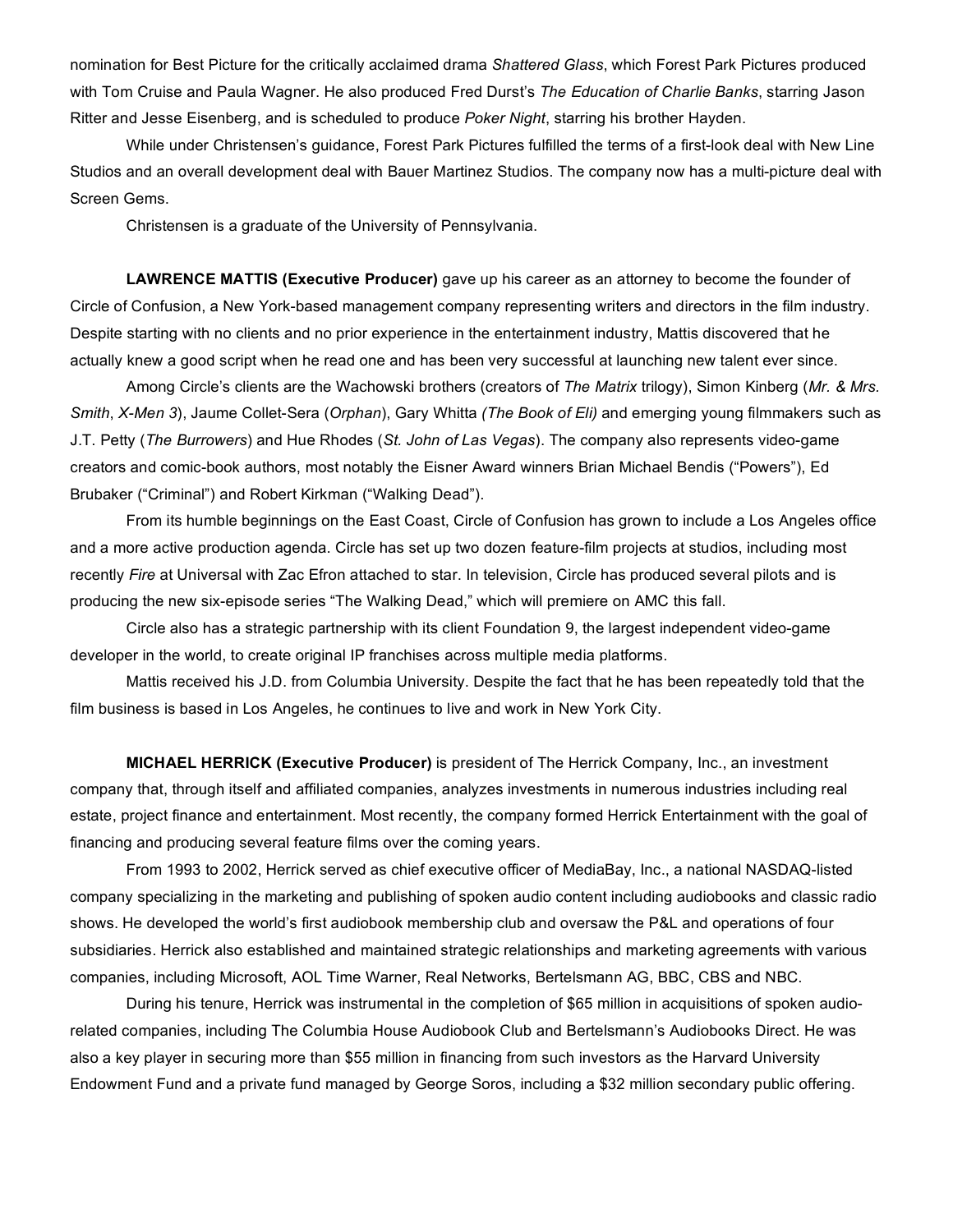**ELAYNE HERRICK (Executive Producer)** has been involved in the entertainment industry as executive producer for high-profile projects, primarily in the theater world. Herrick served as executive producer of the Las Vegas adaptation of the Tony Award-winning Broadway musical "Hairspray," which was performed at the Luxor Hotel in 2006. She was also executive producer of the Kevin Wallace stage adaptation of J.R.R. Tolkien's "The Lord of the Rings" trilogy, performed at Toronto's Princess of Wales Theatre in 2006 and at London's Theatre Royal Drury Lane in 2007.

**KELLY McCORMICK (Executive Producer)** is currently a manager and producer at Circle of Confusion responsible for finding and nurturing new writers and directors. She also develops television and film projects to produce with studios, such as *Children of Mars*, set up with Scott Rudin and Disney. She produces independent films such as *Saint John of Las Vegas*, starring Steve Buscemi and Sarah Silverman.

Previously, McCormick served as Creative Executive at Scott Rudin Productions in New York City, where she participated in developing such films as *Notes on a Scandal*, *The Manchurian Candidate*, *Team America*, *Failure to Launch* and *No Country for Old Men.* Prior to that, McCormick was Frank Oz's assistant on *The Stepford Wives*.

Before venturing into feature film, McCormick created and produced the long-running television series "The Cold Case Files" for A&E and "Doctors Without Borders" for the National Geographic Channel.

She serves on the board of McCormick Group, a company that helps create foundations and pairs nonprofit organizations such as America Cancer Society and United Way.

**UTA BRIESEWITZ (Director of Photography)** was born and raised in Leverkusen, Germany. After graduating from the Berlin Film and Television Academy, Briesewitz moved to America to attend the American Film Institute (AFI) in Los Angeles. During her studies, she was awarded the Mary Pickford Foundation Award for outstanding work in cinematography as well as a scholarship from the Carl Duisberg Foundation to fund her second year at AFI.

Before she graduated and received her M.F.A. degree, Briesewitz shot her first independent feature, *Next Stop Wonderland*, directed by Brad Anderson. They continued their collaboration with *Session 9*, one of the very first films shot in high definition video to receive a theatrical release. Other feature credits include *XX/XY*, *The TV Set* and *Walk Hard: The Dewey Cox Story.* 

Briesewitz's strong resume soon got her noticed by producer Robert Colesberry, who hired her to shoot the critically acclaimed HBO series "The Wire" on location in Baltimore. Her other television credits include the Emmy nominated "Homeless to Harvard," the miniseries "Thief," the pilot for "John from Cincinnati," the telefilm "Life Support" and five episodes of "Hung," all for HBO, as well as the pilot for Showtime's "United States of Tara."

In 2007, Briesewitz was honored by Women in Film and Kodak with the Kodak Vision Award. She is currently shooting Jason Winer's feature film *Arthur.*

**STEPHEN BEATRICE (Production Designer)** is celebrated in his field for unique designs that re-imagine and expound on the natural architecture around them. A true collaborator, he focuses his career on crafting scenes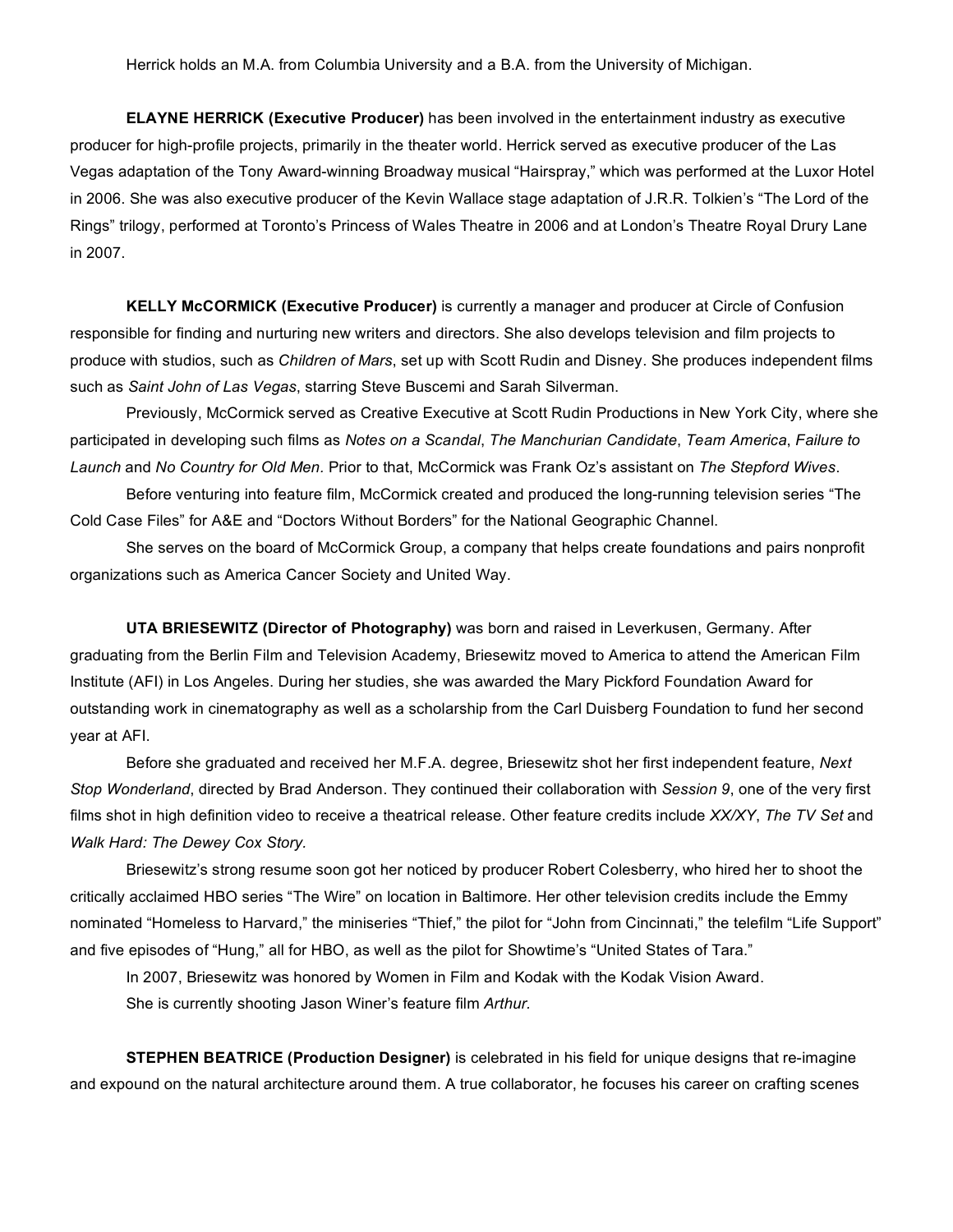audaciously, in new, fun and innovative ways. Ever a student of his surroundings, Beatrice pulls inspiration from photography, architecture, art and fashion. A trademark style of his work comes in his ability to recreate natural organic sets. Whether looking at the severe backdrop and tremendous detail employed in *The Woodsman*, the warm, natural environment of home and classroom recreated in *Then She Found Me*, or the magnificent reinvention of a 1980s amusement park in *Adventureland*, Beatrice has a natural eye for everyday details.

Among the roster of films he has contributed to in the last 15 years are such award-winners as *Roger Dodger*, starring Campbell Scott and Isabella Rosselini (2002); *Love Liza*, with Philip Seymour Hoffman (2002); *The Woodsman*, starring Kevin Bacon (2005); and *SherryBaby* (2006), starring Maggie Gyllenhaal. Recent projects include the Iraq war film *The Messenger* (2009), starring Woody Harrelson and Ben Foster; *Then She Found Me* (2007), starring and directed by Helen Hunt, and *Adventureland* (2009), starring Kristen Stewart and directed by Greg Mottola.

Beatrice grew up in Wickford, Rhode Island. He spent summers studying painting and drawing at The Rhode Island School of Design (RISDI). In 1990, he entered the film program at Syracuse University's School of Visual and Performing Arts, graduating in 1994.

Upon moving to New York City in 1995, Beatrice began art directing on a string of independent films. Attracted to new styles of filmmaking, he sought smaller, riskier projects, such as Harmony Korine's *Julien Donkey-Boy* (1999). In 2000, he was hired to work on the boxing film *Girlfight*, which went on to win awards at The Cannes Film Festival, the Independent Spirit Awards and the Sundance Film Festival, where it was awarded the Grand Jury Prize.

**JEFFREY WOLF (Editor)** is a world-recognized feature film editor who has applied his proven skill at cutting comedy and drama to help create some of the most entertaining films of the last two decades. He has recently edited a wide range of independent films such as the drama *Lake City*, starring Sissy Spacek, and the comedy *First Sunday*, with Ice Cube and Tracy Morgan. Last year, he worked with Lasse Hallstrom on *Dear John* (2009). His resume also includes *Holes* (2003), based on the 1999 Newbery Medal-winning novel by Louis Sachar, and several John Waters films.

Wolf enjoys working in multiple film genres, from the slapstick antics of *Billy Madison* (1995) to the fun and adventure of the cherished childhood favorite *Madeline* (1998) or the serious Emmy-winning drama "Andre's Mother" (1990).

During much of his career, Wolf worked as editor and second unit director on the innovative films of the late director Ted Demme, including the smart dark comedy *The Ref* (1994) and the dramatic, character-driven comedy *Beautiful Girls* (1996). Other collaborations with Demme include *Monument Ave.* (1998, aka *Snitch*), *Who's the Man?* (1993) and *Life* (1999).

Demme and Wolf collaborated with Jonathan Demme on "Subway Stories" (1997) for HBO. Wolf also edited twice for legendary filmmaker Arthur Penn on *Four Friends* (1981) and *Penn & Teller Get Killed* (1989). Other great films on Wolf's resume include *Network* (1976), *Mikey and Nicky* (1976), *Baby, It's You* (1983), *Honeysuckle Rose* (1980), *The Godfather Saga* (1984) and *The Wiz* (1978).

In 2008, Wolf directed *James Castle: Portrait of an Artist*, an award-winning documentary that delves into the life of a deaf, self-taught American folk artist who learned to communicate effectively through his art.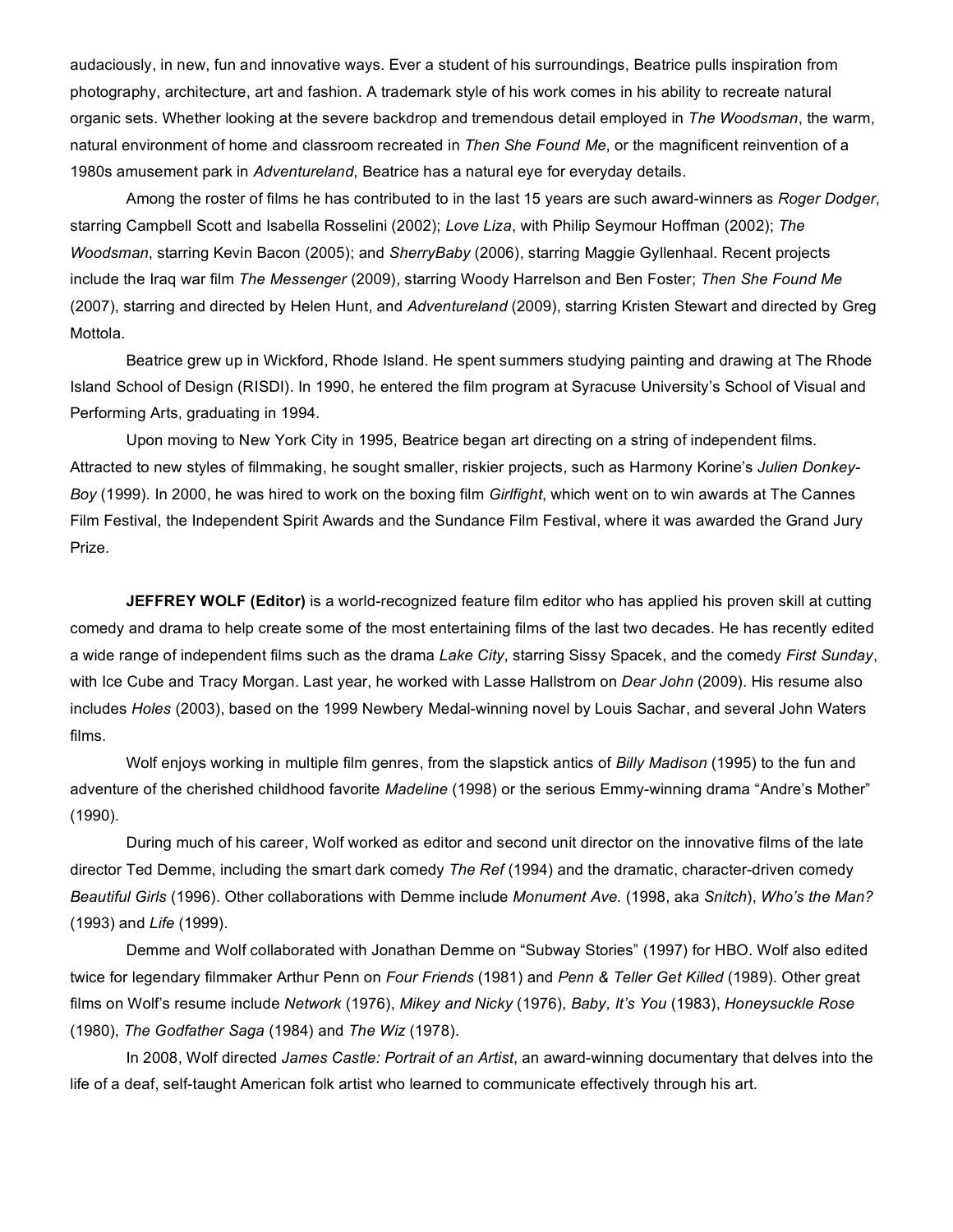Wolf has been recognized by his acceptance into some of the industry's most prestigious organizations, including the Academy of Motion Picture Arts and Sciences (AMPAS) and the American Cinema Editors (A.C.E.)

**DANIELLE HOLLOWELL (Costume Designer)** began her film career as a wardrobe production assistant on Spike Lee's *Clockers.* She quickly moved on to features such as *Money Train*, *Shaft*, *Bamboozled* and the Academy Award-nominated drama *Amistad*. She has been nominated for several awards, including the Costume Designers Guild's Best Fantasy Costume Design honor, for her work on *Undercover Brother*.

Hollowell has worked with acclaimed directors including Steven Spielberg, John Singleton, Spike Lee and Joe Rubin. She has since collaborated with director Malcolm Lee on six films, including *The Best Man*, *Undercover Brother*, *Roll Bounce*, *Welcome Home*, *Roscoe Jenkins* and most recently, *Soul Men.* Other projects include three seasons of the Emmy-nominated Comedy Central series "Chappelle's Show."

**LUCAS VIDAL (Original Music)** acquired a strong classical background at the Arturo Soria Conservatory in Madrid before he graduated from the renowned Berklee College of Music, where he was granted three of their most important awards, including the honor for best film scoring/composition and a scholarship rewarding his academic accomplishments.

Vidal made history at Berklee by becoming the youngest student to compose and record the score for a feature film with an 80-piece orchestra. Only a few months later, he was already recording his ninth full orchestra session for an animated film. It brought together 160 musicians, orchestra and choir, at the world famous Boston Symphony Hall. Thereafter, Vidal moved to New York and continued his studies under the guidance of Richard Danielpour while attending the Julliard School of Music.

Throughout his career, Vidal has always considered film scoring an independent art form. He was exposed to the intricacies of music composition at a very young age, allowing him to develop his distinct style of composition and a unique use of "longhand" writing skills. Moreover, he has acquired a significant musical background throughout the years, making his composition style extremely versatile and expressive in different genres. A perfectionist at heart, Vidal conducts his own pieces, valuing each composition's individual qualities and his personal involvement in the project.

*The Island Inside*, starring Geraldine Chaplin, is just one feature film on a resume that includes the NBC Universal Television production "Hammer of the Gods," for which Vidal was nominated for the Best Music award at the prestigious Ubeda Film Music Festival.

The composer has just completed music for an advertisement for Marlboro and the soundtrack for a Wii video game, as well as collaborating with both the Boston Ballet and Berlinstaat Ballet. Vidal has recorded more than 100 sessions in most of the major studios in North America and Europe (Brussels, Madrid, Prague, Kiev, etc.).

Today, Vidal splits his time between Madrid and Los Angeles, composing music for many different projects.

**JOHN BAIR (Visual Effects Designer)** has worked as a visual effects/animation supervisor and creative director on numerous feature film and broadcast productions. Throughout his career, he has been captivated by both the creative arts and new technologies, and years of experience in combining the two have given him unique perspectives on design, visual effects and post-production.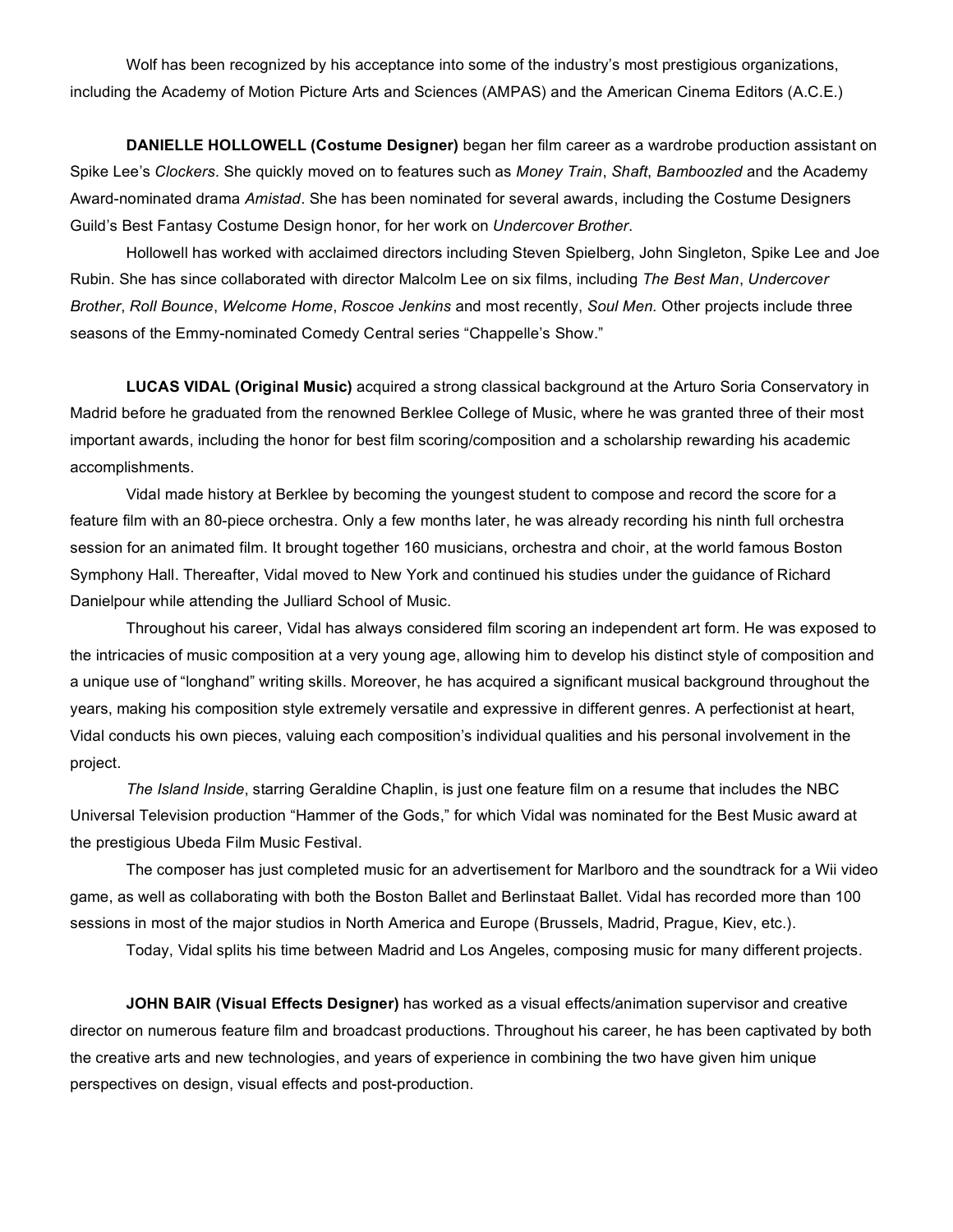Bair is currently the owner and Visual Effects Director of digital effects house Phosphene in New York City. Prior to that, he was Creative Director and Visual Effects Director at Guerilla FX and the Creative Director for Edgeworx, Inc.

Recent noteworthy works include visual effects for the summer hit *Salt*, visual effects and title design for the Oscar® -nominated drama *The Messenger*, visual effects for Barry Levinson's HBO movie "You Don't Know Jack," visual effects and title design for Charlie Kaufman's *Synecdoche, New York*, visual effects and title design for *New York, I Love You*, animated sequences for Michel Gondry's *Be Kind Rewind* and animated sequences for John Cameron Mitchell's *Shortbus.* He is currently supervising and/or designing visual effects for several upcoming films including Jody Foster's *The Beaver* and *The Adjustment Bureau.*

Productions to which Bair has contributed have garnered multiple honors, including Official Selections at the following film festivals: Cannes, Sundance, Tribeca, Toronto and Berlin. They've won two Peabody Awards, a CINE Golden Eagle, a PROMAX/BDA Award and an International Monitor Award.

A partial list of Bair's clients include Bravo, Columbia Pictures, The Discovery Channel, Disney, Florentine Films, Focus Features, The History Channel, Likely Story, Miramax, NBC Universal, New Line Cinema, Paramount Vantage, PBS/NOVA, Plum Pictures, The Sci-Fi Channel, Screen Gems, Sony Pictures Classics, ThinkFilm, TLC, Viacom and The Weinstein Company.

Bair's animated short *First Life* was an Official Selection for the SIGGRAPH 2004 Animation Theater.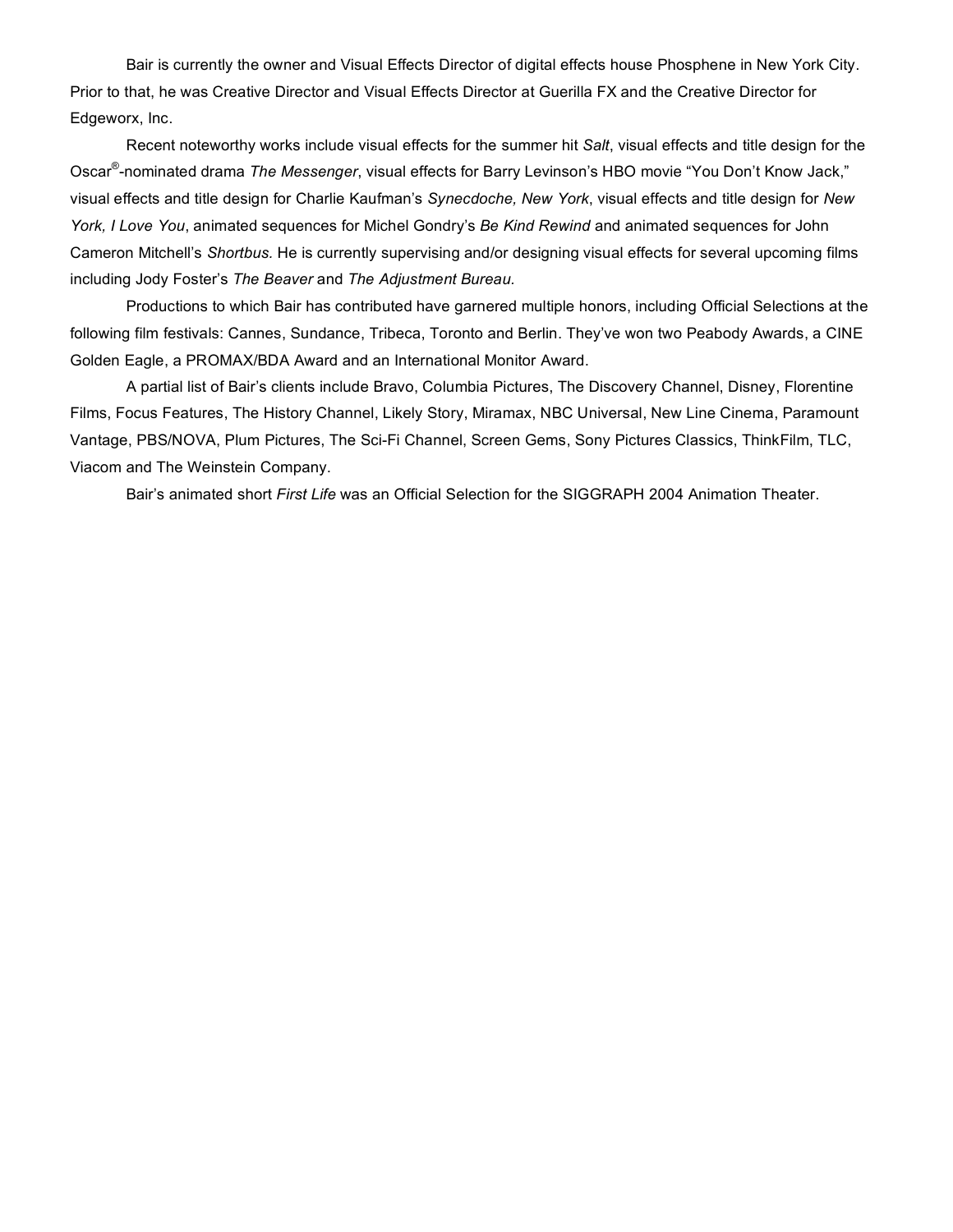#### **MAIN!TITLES**

HERRICK ENTERTAINMENT presents

A MANDALAY VISION production in association with CIRCLE OF CONFUSION and FOREST PARK PICTURES

A film by BRAD ANDERSON

HAYDEN CHRISTENSEN

THANDIE NEWTON

and JOHN LEGUIZAMO

"VANISHING ON 7TH STREET"

Introducing JACOB LATIMORE

Executive Music Producer: HOWARD HERRICK

Music by: LUCAS VIDAL

Visual Effects Designer: JOHN BAIR

Costume Designer: DANIELLE HOLLOWELL

Editor: JEFFREY WOLF, A.C.E.

Production Designer: STEPHEN BEATRICE

Director of Photography: UTA BRIESEWITZ

Co-Producers: PAM HIRSCH PETER PASTORELLI RIVA MARKER

Executive Producers: ELAYNE HERRICK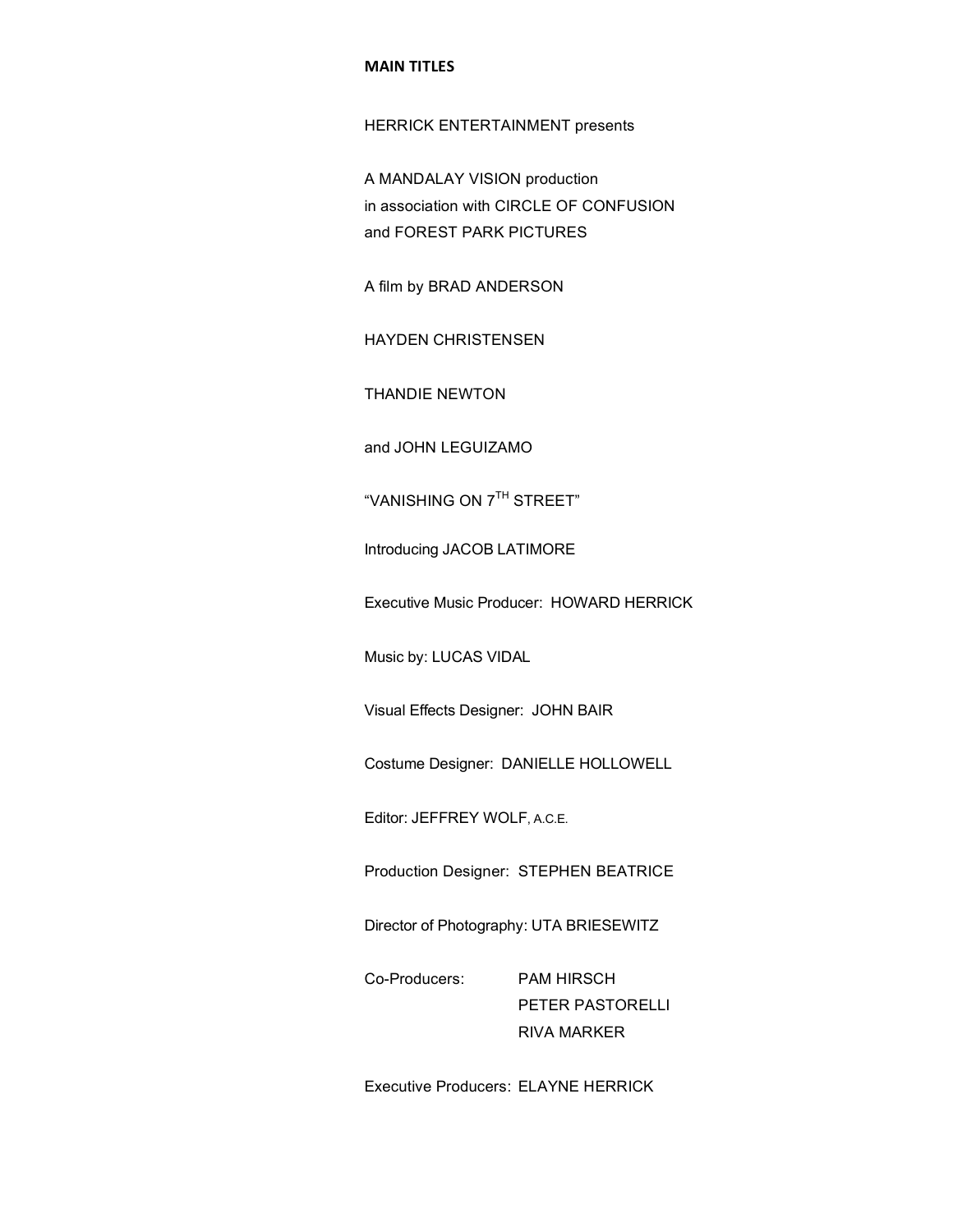MICHAEL HERRICK PETER GRAVES

Executive Producers: LAWRENCE MATTIS KELLY MCCORMICK KEN HIRSH NICK QUESTED

Produced by: NORTON HERRICK

Produced by: CELINE RATTRAY TOVE CHRISTENSEN

Written by ANTHONY JASWINSKI

Directed by BRAD ANDERSON

#### **END!CREDITS**

Unit Production Manager **Pamela Hirsch** First Assistant Director Thomas Fatone Second Assistant Director **Patrick D. Gibbons** Financed by **Herrick Entertainment** 

Associate Producers **Associate** Producers **Joseph Surace** 

Music Supervisor **Liz Gallacher** 

Nic Marshall Evan Herrick

Casting by **Matthew Lessall**, C.S.A

**CAST**

Luke **Hayden Christensen**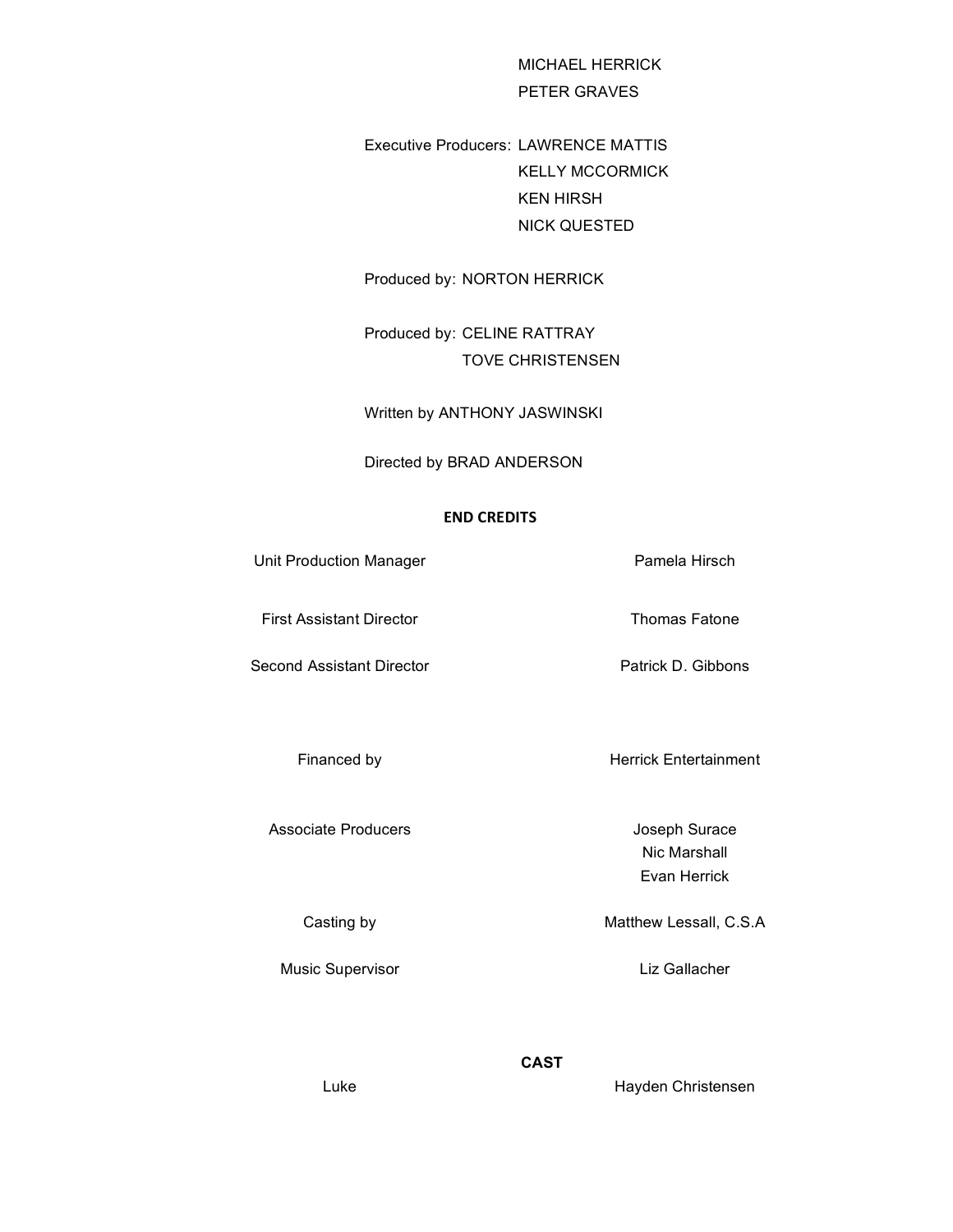Chicago Reporter Neal Huff

Stunt Coordinator **Peter Malota** Stunt Double (Luke) **Ele Bardha** 

Art Director **Scott Anderson** Art Department Coordinator Mary Ellen Murphy Assistant Art Department Coordinator **Michele Campbell** Art Department Intern Michael Trosper

Construction Coordinator **Construction** Coordinator Construction Foreman and Tracy John Tracy Carpenter **Carpenter** Jason Baker

Charge Scenic **Ronald Hill** 

Paul **Paul Access Contract Contract Contract Contract Contract Contract Contract Contract Contract Contract Contract Contract Contract Contract Contract Contract Contract Contract Contract Contract Contract Contract Contra** Rosemary **Thandie Newton** James Jacob Latimore Briana **Taylor Groothuis Concession Girl Concession Girl Concession Girl Concession Girl Concession Concession Concession Concession Co** Security Guard **Arthur Cartwright** Patient **Hugh Maguire** Paige **Example 2018** Erin Nicole Brolley Male TV Anchor Stephen Clark Female TV Anchor Carolyn Clifford-Taylor Bike Messenger and Europe and Larry Fessenden Chinese Reporter Nick Yu

Stunts **Danny Cook** Miles Robinson Bob Stuart

John Valkevich

Jino Dinello John Harrington Joseph Parise Thomas Scott Joseph Corvaia

Scenic Painters **Ross** Attard Kim Fay John Hickok Jeremy Runstadler

Set Decorator Selina van den Brink Leadman **Phillip "Puk" Holman**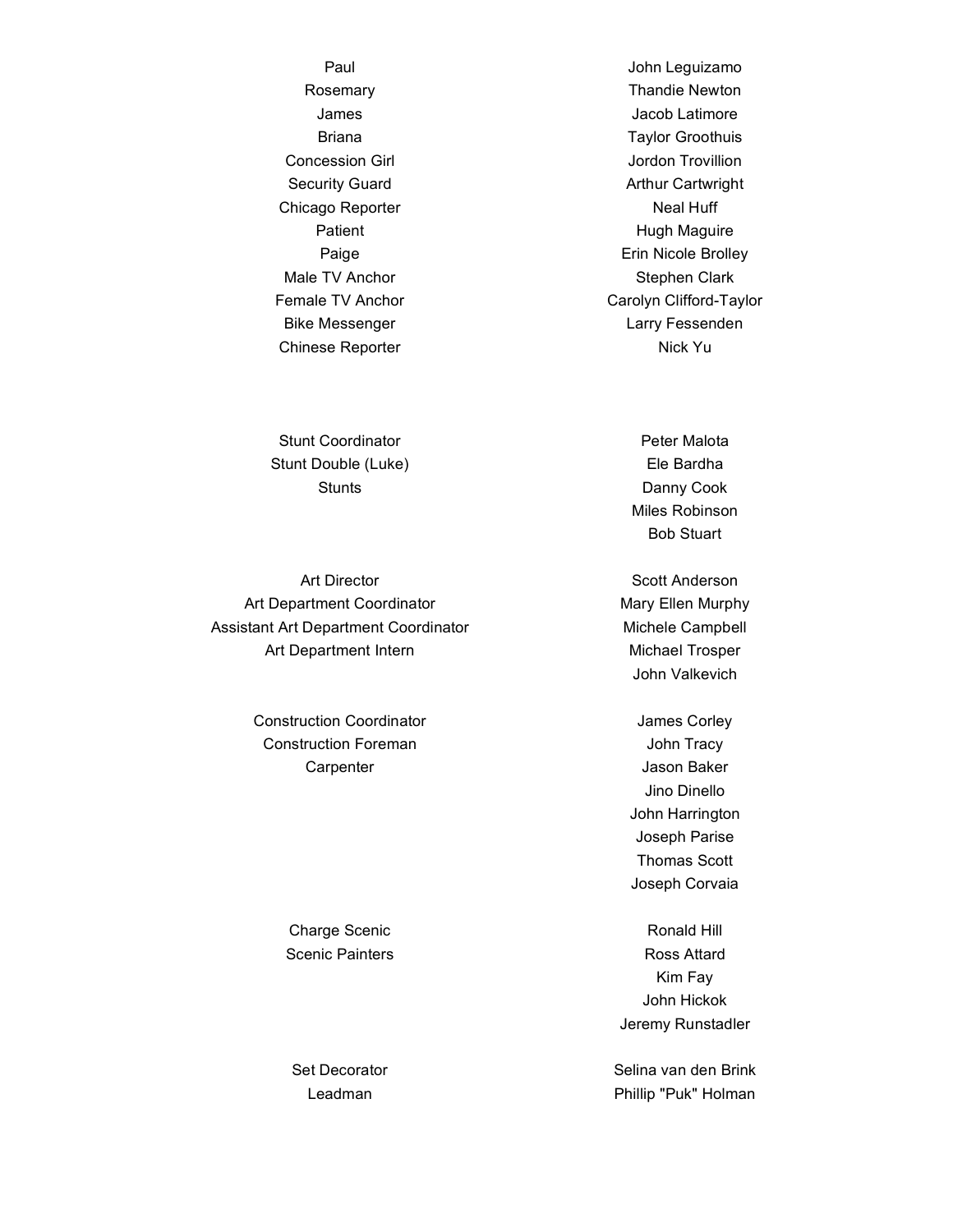On Set Dresser **Kemper Harris** Key Set Dressers **Access** Access 10 and the United States of the United States 10 and 10 and 10 and 10 and 10 and 10 and 10 and 10 and 10 and 10 and 10 and 10 and 10 and 10 and 10 and 10 and 10 and 10 and 10 and 10 and 10 Swing Set Dressers **Rory Blanchard** Set Dressers **Dallas Griffin** 

Assistant Prop Master **Assistant Prop Master** Assistant Prop Master Third Props Nick Ryckert Additional Props Michael Barberi

Costume Supervisor **Ariel Gold** On Set Costumer **Ryan Lennon** Costumer **Hilary Sahn** Costume Department Intern **Costume Department Intern** 

Department Head Make-up Artist **Persefone Karakosta** Assistant Makeup Artist **Artist Artist** Jessica Hernandez Department Head Hair Stylist Colleen Callaghan Assistant Hair Stylist **Assistant Hair Stylist** Jennifer Syts Additional Hair Stylist **Additional Hair Stylist** Jeannette Moriarty

Digital Image Technician Digital Image Technician First Assistant Camera A Theda Cunningham Second Assistant Camera A Greg Dellerson B Camera Operator/ Steadicam Ray Collins First Assistant Camera B Chris Wittenborn Second Assistant Camera B Ian T. Henderson Additional Assistant Camera **Rigney Sackley** Digital Loader **Phillip Walter** Phillip Walter

Ted van den Brink Lori Brooks Daniel Collick Jeff Graham Charles Brandt David Healy Jerry Sanders Adam Bogos Philip Beesley

Prop Master Michael Powsner Douglas Kolbicz

Buyer **Casey Kaufman** 

Script Supervisor **Paula McKinney Tucker** 

Ronit Pinto Sarah Lapinski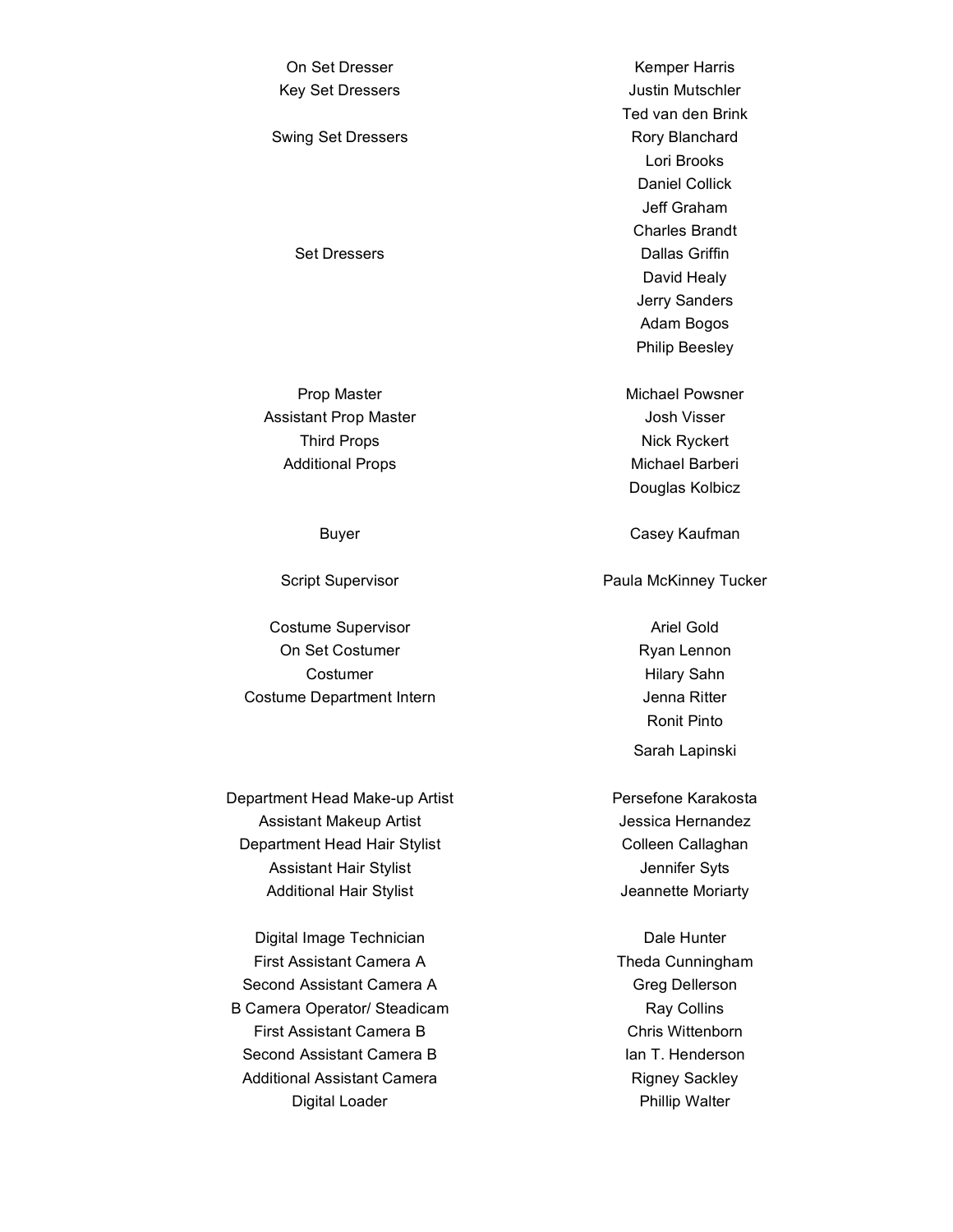Digital Dailies **Blase Theodore** Stills Photographer Mark Preston

Sound Mixer **Anton Gold** Boom Operator and The United States and Joel Reidy

Generator Operator **Paul Birk** Electrician Jim Buford Best Boy Electric **Craig Gleason** 

Techno Crane Operators **Robert Henning** 

Location Manager **Peter Martorano** Key Assistant Location Manager Russell R. DeVriendt Key Assistant Location Manager Sarah Goller Unit Set Production Assistant Tim McClure

Local Casting (Detroit) **Kathy Mooney** 

Mark Prokop

Gaffer **Caffer Caffer Caffer Caffer Caffer Caffer Paul McIIvaine** Electrics Jim BuFord Paul Caris John Dillon David Favenyesi Jeff Harkes Chris McLeod Adam Peabody Swings **Todd Lambert** John Woodsmall

Key Grip **Paul Goodstein** Best Boy Grips **Grips Contains Table 10** Josh Denering Benjamin Peiny A Camera Dolly **Chad Barrow** Chad Barrow B Camera Dolly **Larry Ray Skinner** Grips **Calculation Community** Phillip Beesley Danny Berro Floyd Black Ryan Elvira Robert Krasofsky Aaron Mohr Reginald Stanley Mark A. Strachan

Mark Woods

Janet Pound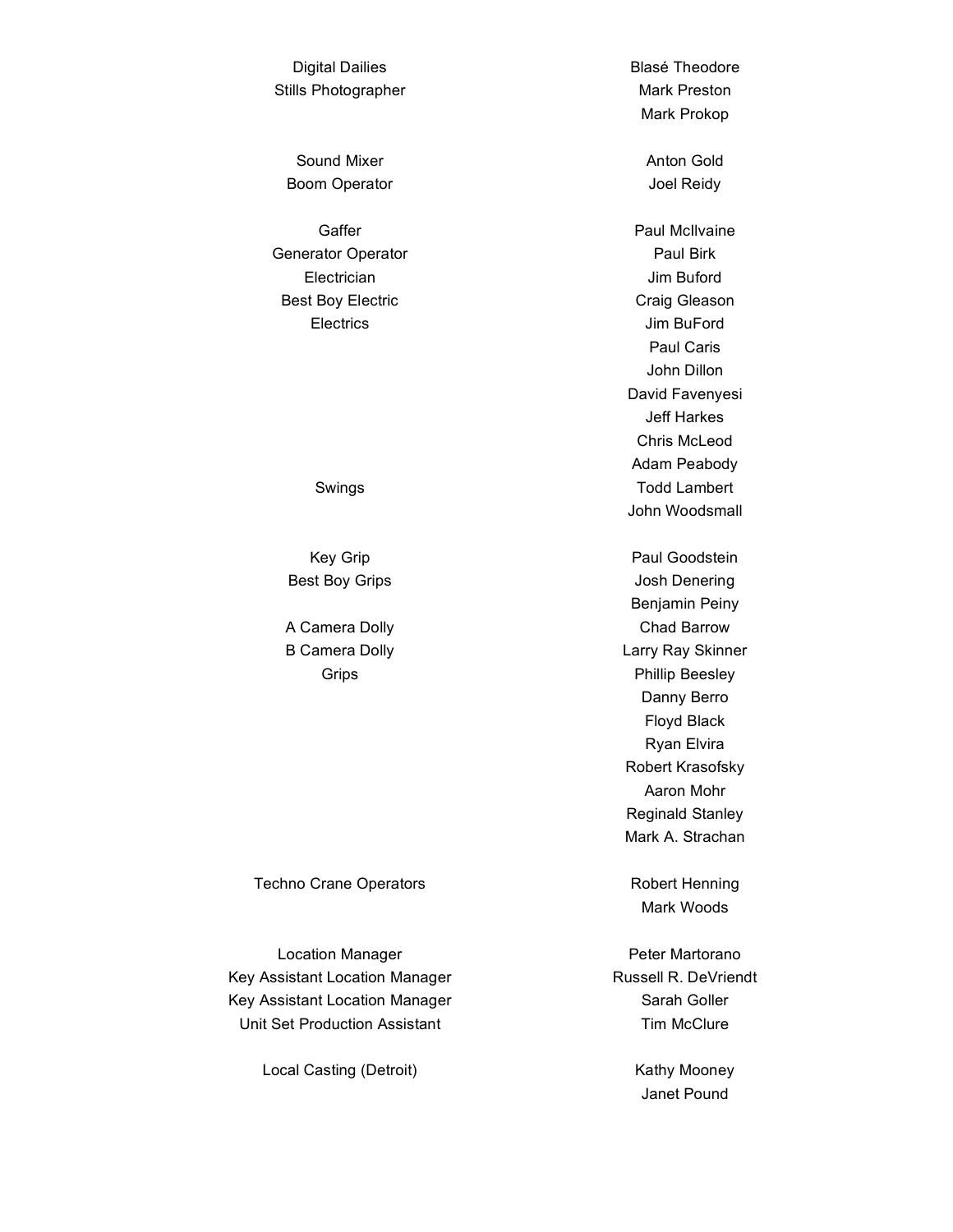Casting Associate (New York) Mark Gerrard Extras Casting **Rose Gilpin** Rose Gilpin

Assistant to Mr. Anderson Christopher Young Assistants to Mr. Herrick Lela Castellanos

Assistant/Intern to Mr. Herrick Mackie Burt

Production Coordinator **Susan T. Parsons** Susan T. Parsons Production Secretary **Mateurs** J. Timothy Krusko Second Second Assistant Director **Kim Thompson** Office Production Assistants **Roze Uka-Berisaj** 

Office Production Intern Anthony "Tony" Foster II

Accountant for Herrick Entertainment Nick Kermalli Production Accountant Mary Jane Faris First Assistant Accountant **Andrea M. Asaro** Accounting Clerk **Donna L. Damiano** Assistant Accountant Cindy Anderson Post Production Accountant **Emily Rice** Emily Rice Assistant Post Production Accountant **Accountant** Alix Large Post Accounting Services Provided by Rice Gorton Pictures

Key Set Production Assistant Version Control of Solano Set Production Assistants Todd Baize

Kathy Remski

Vicky Blevins

Yatta Calhoun Sara Andrews Kathryn Arnold Bridget Thomas

Assistant to Ms. Newton The Control of The Katherine W. Warnock

Jodi Gabrielle Beals Aaron Dimick Thanh Hoang Paul Isakson Ashor "Art" McDonald Courtney McFadden Sharon Medford SuAnn Mitchell Ken Ochalek Thomas Record Cale Schultz Rich Simmons David Sniderman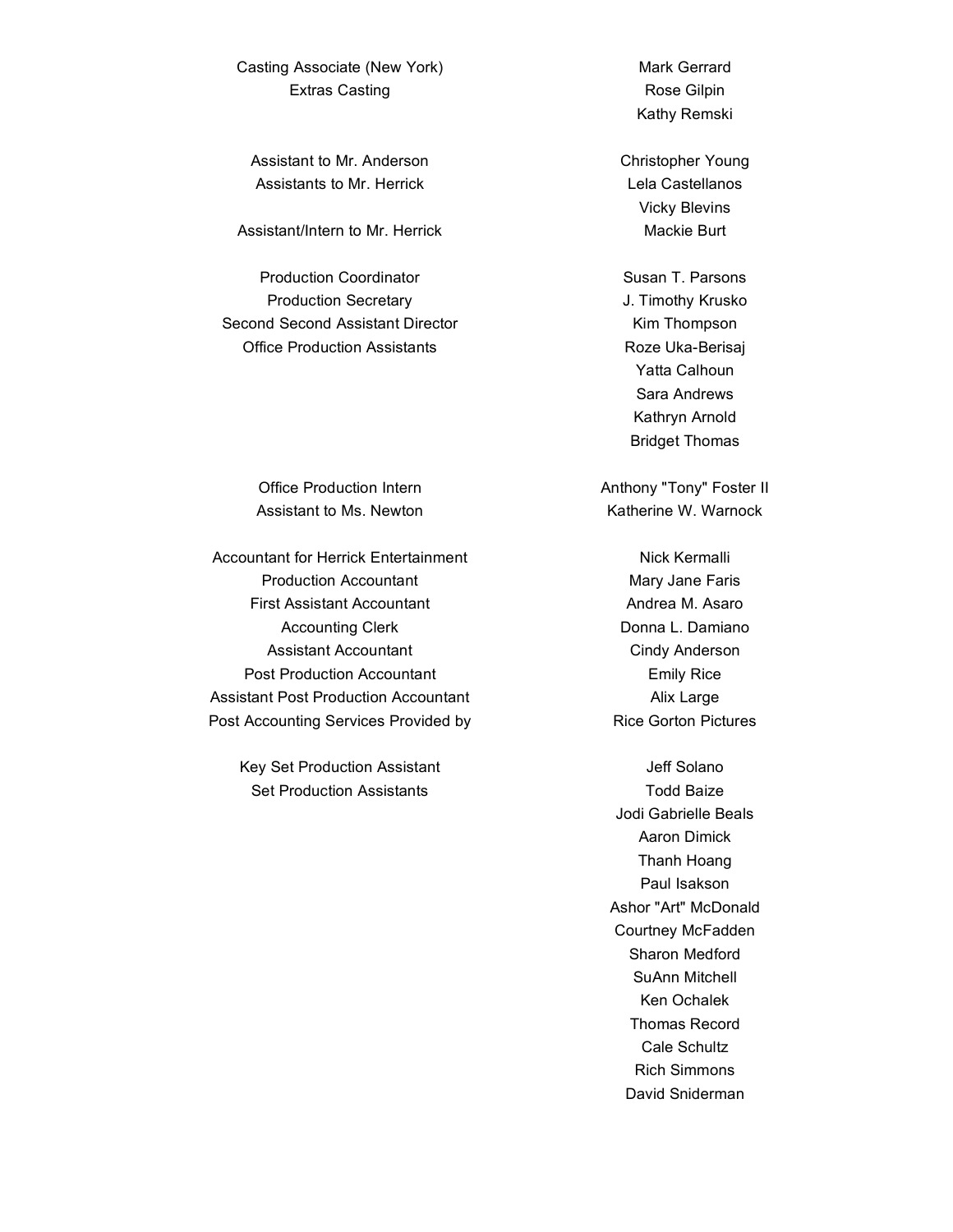Steven Sweet Jil Szewski Phil VanSpronsen Geoff Wehner Brian Wooten

Transportation Coordinator **Kurt Knudsen** Kurt Knudsen Teamster Captain **Ronald P. Kudzia** Transportation Captain Franco Rea Fueler / Generator Thomas Koenig Wardrobe Trailer **Richard Lindahl** Shuttle Van #1 Al Claramunt Shuttle Van # 2 Vic Venegas Hair / Makeup Trailer Tim Fuzi Electric/Production Truck Mike Chisholm Camera/Sound Trailer **Keith Welch** Keith Welch Props Trailer **Props** Trailer **Patrick** Meehan Grip Truck **Edward Bockstahler** Cast Driver **Keyser Cast Driver Keyser Cast Driver Keyser Cast Driver Keyser Keyser** 

Post Production Supervisor **Riva Marker** Riva Marker

First Assistant Editor **Access Averna** Jesse Averna Post Production Consultant **Anthony Brandonisio** Post Production Interns **Alish Erman** 

Re-Recording Mixer / Supervising Sound nixer / Supervising Sound<br>Designer Lewis Goldstein

> Sound Effects Editor **Rusty Dunn** Rusty Dunn Dialogue/ADR Editor **Dialogue/ADR Editor David Briggs** Backgrounds Editor **Patrick Cicero** Patrick Cicero Assistant Sound Editors **Alex Soto** Alex Soto

ADR Technician Michael Suarez Audio Producer and The Sison and Team and Jeanne Sison

Visual Effects by Phosphene Visual Effects Designer Visual Effects Designer

Monica Terry David Williams Lauren Grimshaw Aarika Patel

Thomas Ryan Foley Artist **Shaun Brennan** Music Editor **Music Editor Jamie Lowry**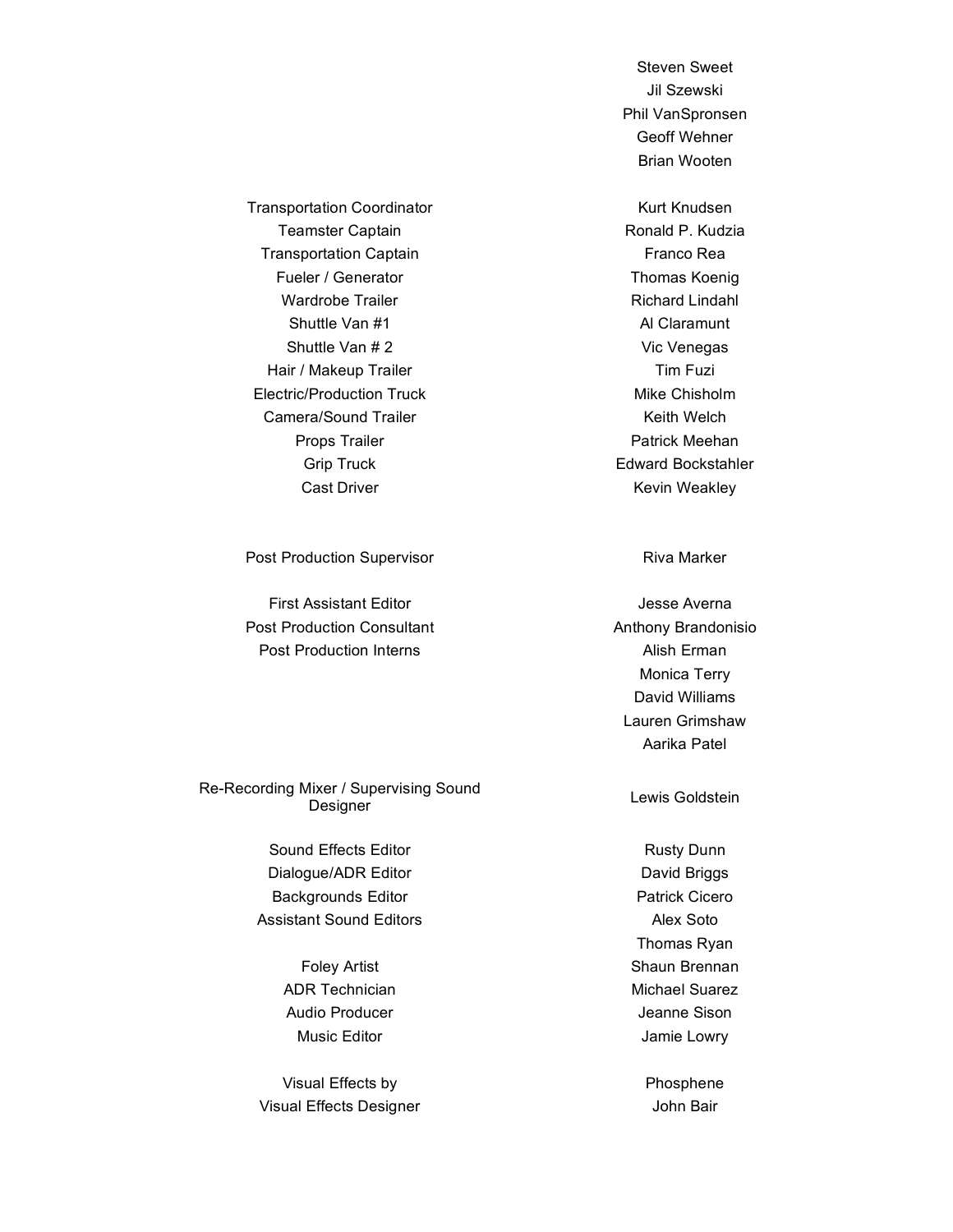# Visual Effects Producer **Renuka Ballal** Lead Digital Artists **Brian Finney** Digital Artists **Ariel Frost Ariel Frost** 3D Artists Christian Lowe Visual Effects Executive Producers Visual Effects Executive Producers

Digital Intermediate Finishing Services Goldcrest Post Digital Intermediate Colorist **Manufather Colorist** John J. Dowdell III Digital Intermediate Finishing Artist **Peter Heady** Peter Heady Video Technician and Ben Lay Supervising Digital Intermediate Producer Tim Spitzer Digital Intermediate Producer and Theorem and Sison

> Digital Film Services **Marc Brown** Marc Brown Senior Color Timer Bill Scott Digital Film Producer **Vancoult Carging Contract Carging Carging Carging Contract Carging Contract Carging Contract Carging Contract Carging Contract Carging Contract Contract Contract Contract Contract Contract Contract C**

Dolby Engineer James Nichols

Title Design by Click 3X Managing Producer **David Edelstein** Titles Producer **Maddy Yasner** Maddy Yasner Creative Producer **Steve Tozzi** Title Designer National School and Ders Hallgren Animators **Dave Rogers** 

Offline Editorial Provided by Final Frame, NY Sound Editorial Provided by Postware

Marci Ichimura Thomas Panayiotou Aaron Raff Mark Rubbo Brian Haimes Thom Lynch Peter Richardson Tara Richardson Molly Schwartz Djuna Wahlrab Scott Winston Nathan Meier Vance Miller Chris Connolly

Digital Film Transfer by Alpha Cine Labs, Seattle

Tom Mattheu Titles Editor **Jeremy Baumann**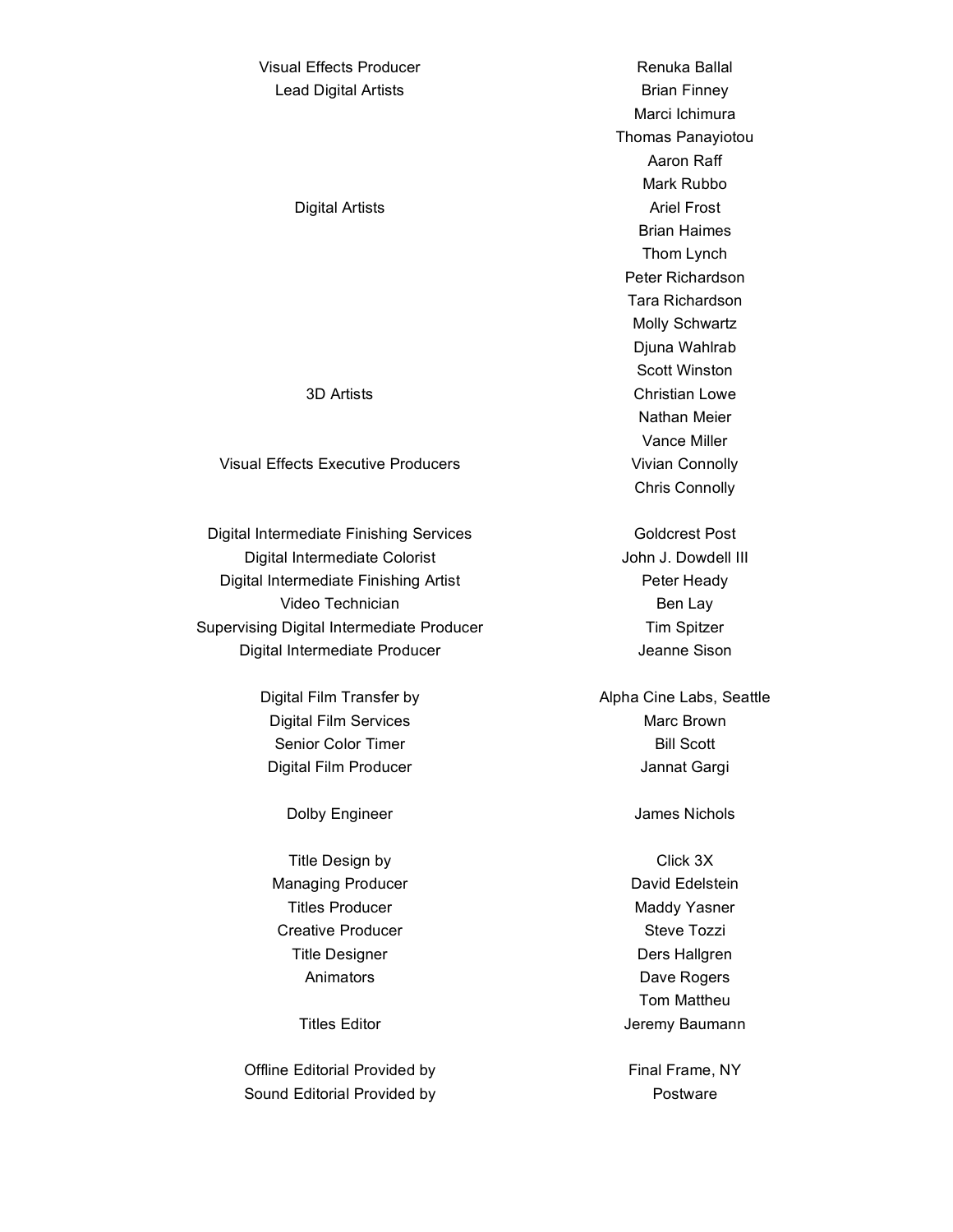ADR recorded at Goldcrest Post Delux Post Production, Toronto De Lane Lea, London

Special Effects Supervisor **Russell Tyrrell** Special Effects Coordinator **Robert Tyrrell** Special Effects Foreman Dean Tyrrell Special Effects Technician Dennis Cnudde

Mark Tyrrell

Special Effects Supervisor Russell Tyrrell Special Effects Special Effects Foreman Dean Tyrrell Special Effects Technician Dennis Cnudde

On Set Craft Service Vince Vettese

Catering Coordinator Kelly Engel

Caterer Prep Cook Jon Zube Caterer Wait Staff Allen Brioc

Animal Wrangler Mary Dixon

Coordinator Robert Tyrrell Mark Tyrrell

EPK Camera Jody Huellmantel EPK Sound Saul B. Kalbfeld Product Placement Dana Wilkey, Adwil Agency

Caterer Michigan Crafty and Film Production Catering Head Chef Eric Carlson Catering Coordinator Sherri Ettore-Carlson

Craft Service Sopranos Catering

Additional Caterer Lakeland Banquette Event Centre Head Chef Keith Gibbons Craft Service Cheryl Cromie Tairon Gaffney Scott Jiminey Gary Swartz

> Set Medic Sandy Evanski John Lewis

Tutor Mary Plato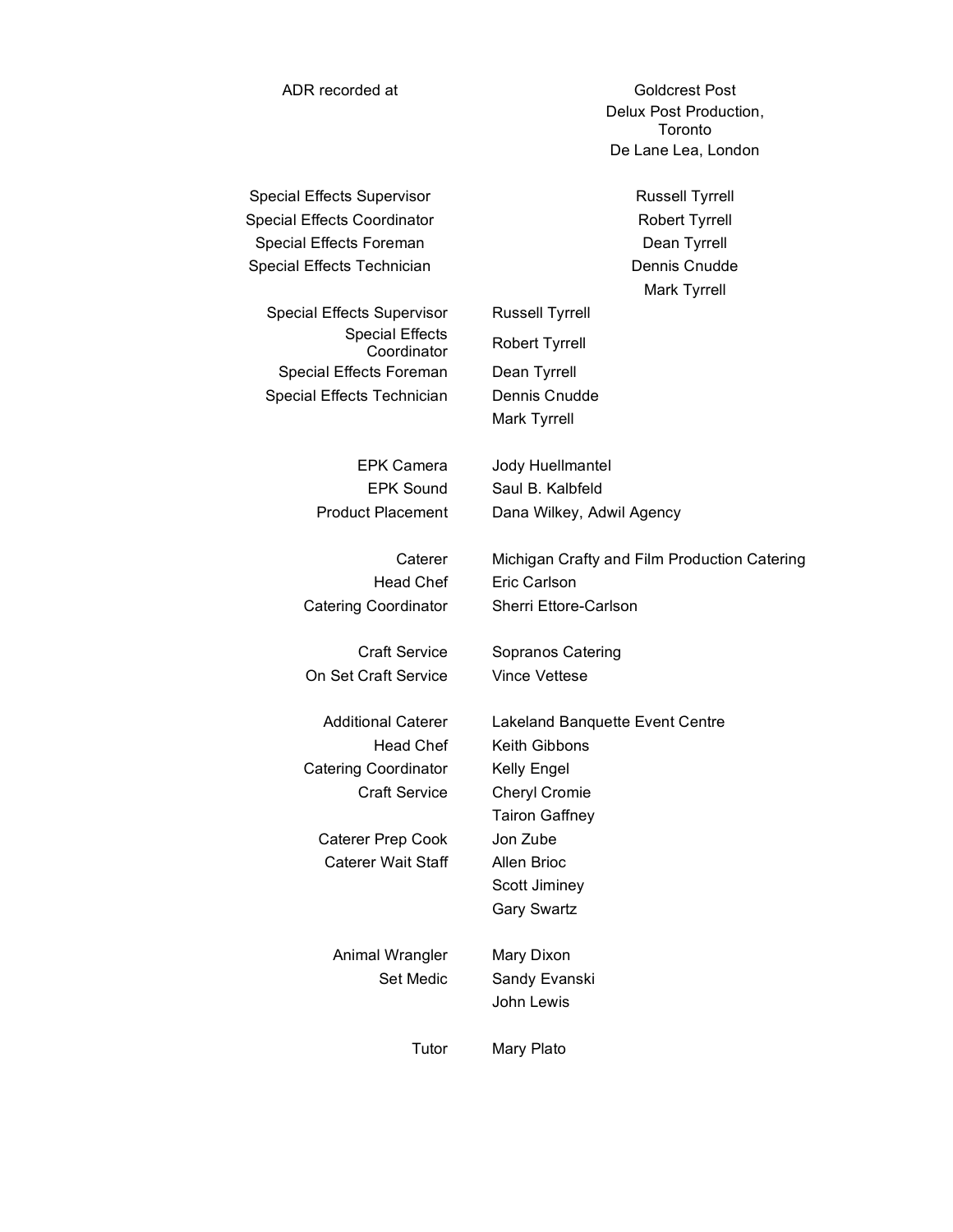| Music Produced by               | Lucas Vidal                  |
|---------------------------------|------------------------------|
| <b>Executive Score Producer</b> | Steve Dzialowski             |
| Orchestrator                    | Tim Rodier                   |
| Score Editors                   | John Mooney                  |
|                                 | Greg Vines                   |
| Score Coordinators              | Nicolas Godefroy             |
|                                 | <b>Phillip Boucher</b>       |
| Music Score Mixer               | Steve Kempster               |
| Music Contractor                | David Sabee                  |
| <b>Protools Operator</b>        | Shin Miyazawa                |
| Music Score Recorder            | Reed Ruddy                   |
| Music Recorded at               | Studio X, Seattle            |
| Score Recorded and<br>Mixed at  | The Village Recorder         |
| Score Production Services<br>bγ | Music and Motion Productions |

Music Services Provided by Cutting Edge Group

"Hello Little Boy" Written and Performed by Mildred Anderson Licensed by Arrangement with Prestige Music (BMI) Courtesy of Prestige Records / Concord Music Group, Inc.

"Have You Ever Loved Someone" Written by Joseph Duncan Performed by The Vocaleers Licensed by Arrangement with Music Sales Corporation Courtesy of Music Sales Corporation

"Keep On Lovin' You" Written by Woodrow "Buddy" Johnson Performed by Ella and Buddy Johnson Licensed by Arrangement with Music Sales Corporation Courtesy of Music Sales Corporation

#### "Let Up"

Written and Performed by Abbey Lincoln Licensed by Arrangement with Orpheum Music (BMI) Courtesy of Riverside Records / Concord Music Group, Inc.

#### "The Bells"

Written and Performed by Al Smith Licensed by Arrangement with Prestige Music (BMI) Courtesy of Prestige Records / Concord Music Group, Inc.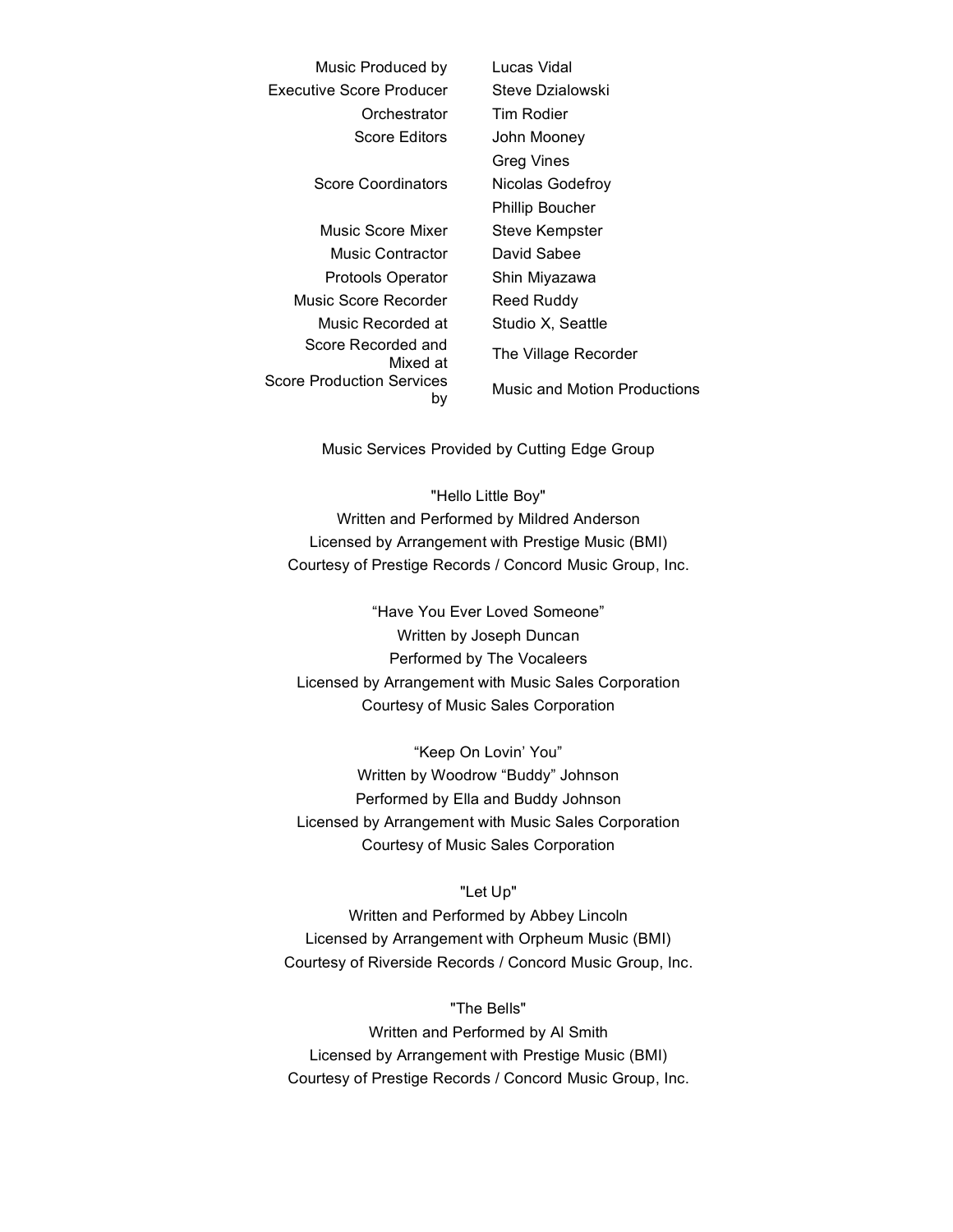"So Tenderly" Written by Howard Herrick (ASCAP) Produced by Steve Lindsey and Dillon O'Brian Published by XHMHX Music

"Forever" Written by Lamont Herbert Dozier, Freddie Gorman, Brian Holland Performed by The Marvelettes Licensed by Arrangement with Stone Agate Music; Jobete Music Co. Inc. Courtesy of Motown Records Under License from Universal Music Enterprises

> "Goodbye My Angel" Written by Howard Herrick (ASCAP) Published by Minster Hill Publishing Company

"Your Good Thing (Is About To End)" Written by Isaac Hayes and David Porter Performed by Mable John Licensed by Arrangement with Irving Music, Inc. (BMI) Courtesy of Stax Records / Concord Music Group, Inc.

For Mandalay Vision

Senior Vice President National According to the Senior Vice President According to the March 1990 Senior March 1990 Senior According to the March 1990 Senior March 1990 Senior March 1990 Senior March 1990 Senior March 1990 Production Executive **Nic Marshall** 2012 12:30 Nic Marshall 2013 12:30 Nic Marshall Junior Development elopment<br>Executive Jenny Halper

Production Legal Services Irwin M. Rappaport, P.C.

Herrick Entertainment Counsel Loeb and Loeb Mickey Mayerson & Kevin Garlitz

> Fletcher Camera/Chicago, IL Paskal Lighting/Los Angeles, CA

by the control of the control of the control of the control of the control of the control of the control of th<br>By the control of the control of the control of the control of the control of the control of the control of th

Paul Goodpaster

Camera Equipment Provided by

Lighting Equipment Provided by

Production Vehicles on venicies<br>Provided by New York (1999) and the contract of the contract of the Hertz Enterprise Picture Cars Provided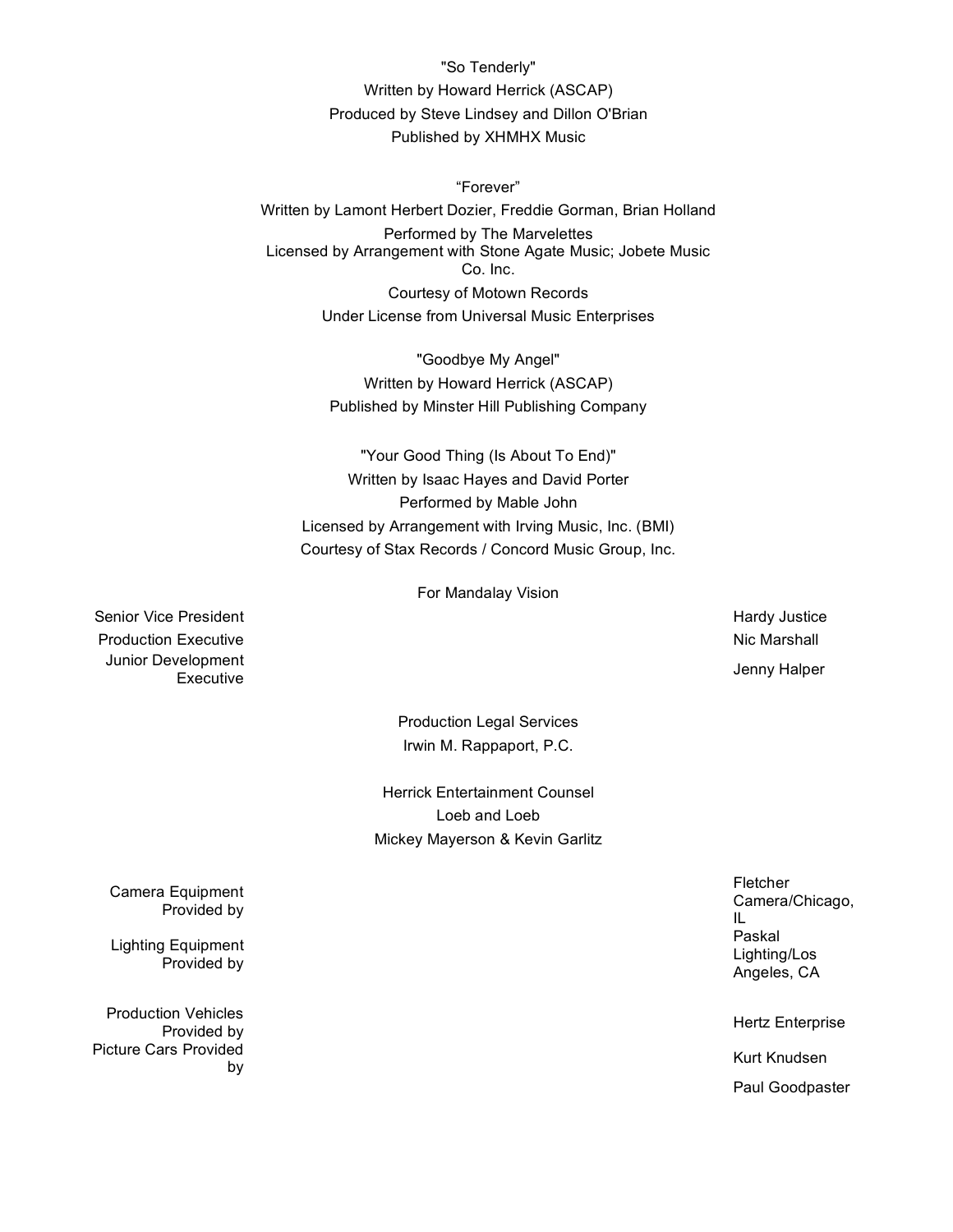The Major League Baseball trademarks depicted in this motion picture were licensed by Major League Baseball Properties, Inc.

Filmed on location with permission at the Detroit Medical Center

**Special Thanks to:** Michigan Film Office Screen Actors Guild Directors Guild of America Writers Guild of America City of Detroit and its People City of Dearborn and its People American Humane Society Westin Hotel Southfield, Michigan The Detroit News Carlton Apartments The Detroit Free Press Real Detroit Metro Times Detroit Lions U.S. Department of Energy for Mushroom Cloud Photo Grace Thrift Store City of Ferndale Gibraltar Sav-Mor Pharmacy Budweiser Bacco Ristorante SOTC Multimedia Group Alexis Overocker, Feature This! Eric Nowak, Russell Industrial Center Atwater Brewery Dr. Hauschka Sam Cipiano & Dave Rubrich at Better Made Paul Goodpaster at Empire Towing Stubz Harvy at Kustom Creations Royal-Rent-A-Car Teamsters Local 337 Trumbull Auto Avis Rent a Car System T.A.W. Anthony Ketty at Lakeside Rental Reds Towing Aberdine Van Lines Midco Tool Koolies Ice Cream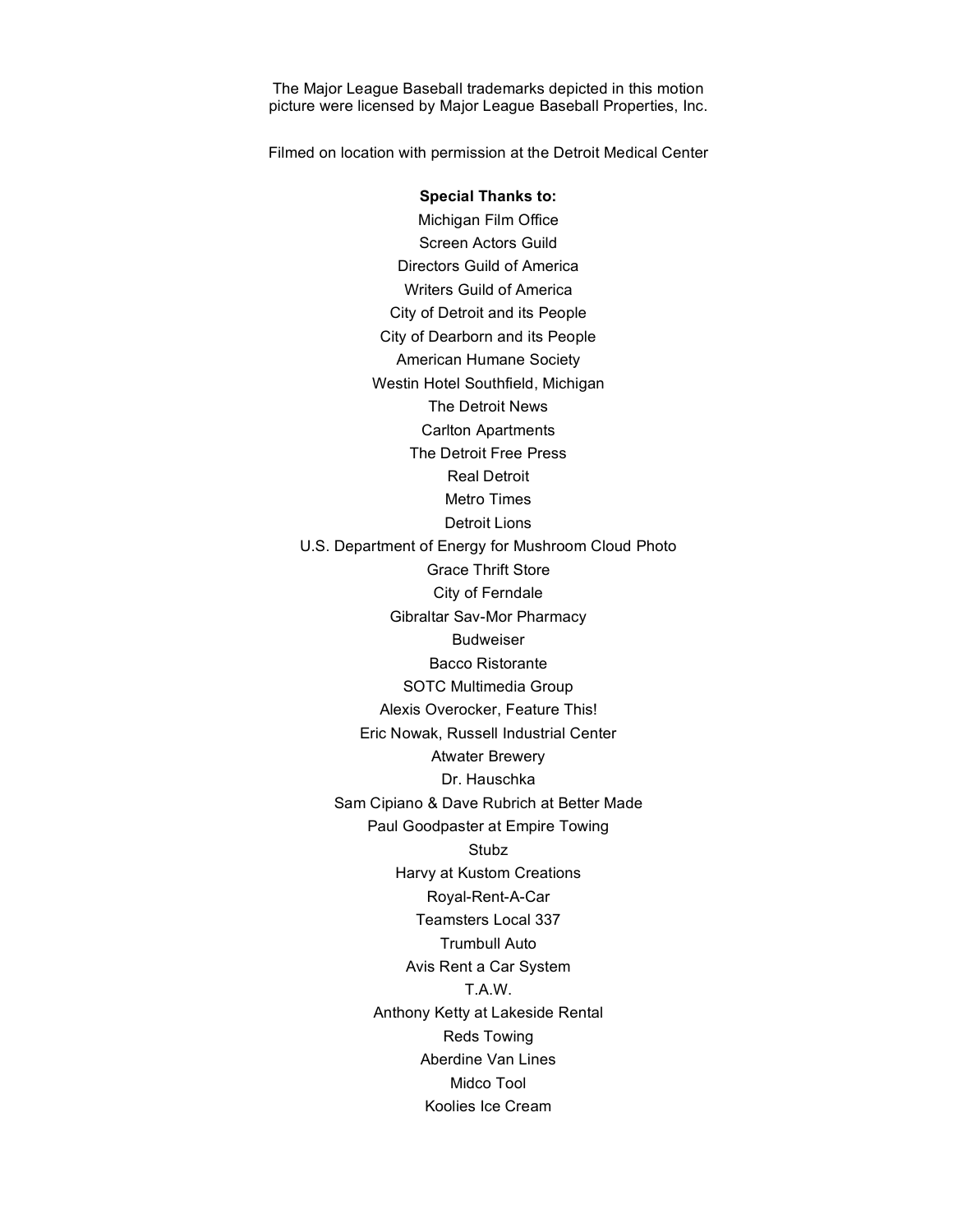AMC Theaters Major League Baseball PNC Bank Bank of America **Dateline** Matthew Cohen Creative Claudia Vick Peggy Siegal Jim Osborne Stuart Manashil Ashley Franklin Ben Weiss Andrew Ruf Chris Donnelly Esther Chang Matt Garner Jason Weinberg Sturges Karban James Gibb

#### Distribution Advisory Services Provided by CINETIC MEDIA

CINETIC MEDIA (plus their logo)

Goldcrest Post (logo)

> Alpha Cine (logo)

Phosphene (logo)

DOLBY® In Selected Theatres (logo)

> Released on KODAK (logo)

> > SAG